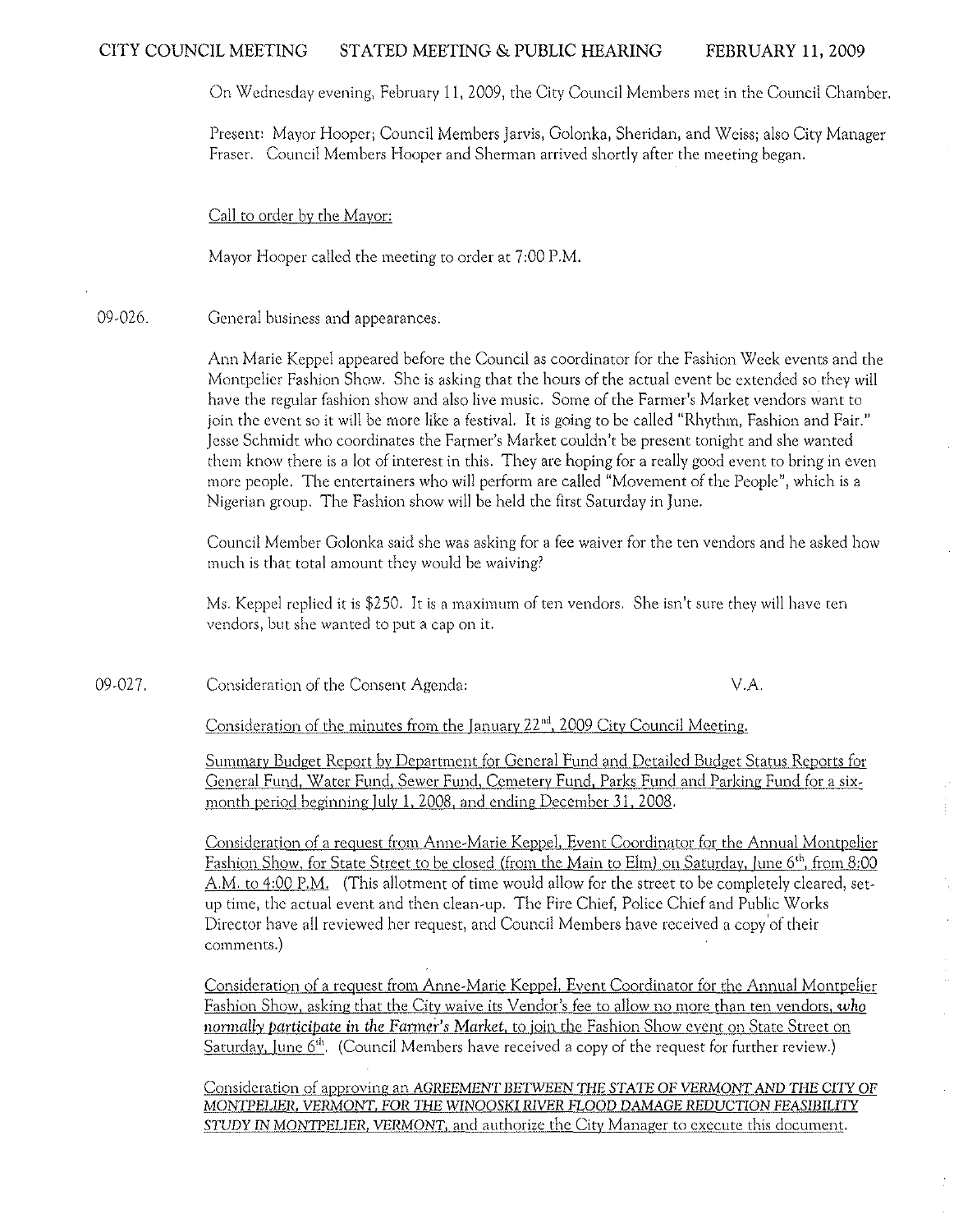Consideration of approving the Annual Highway Mileage Certificate for State Fiscal Year 2010. The certificate is required annually by the Vermont Agency of Transportation, Policy & Planning Division, to formally document the mileage of public highways owned and maintained by the City of Montpelier. The certificate is the basis for determining the amount of state aid participation a town receives for maintenance. No changes to the measurements are necessary or proposed at this time. The document must be returned to the State by February 20<sup>th</sup>.

Recommendation: Approval of the Certificate of Highway Mileage for state fiscal year 2010. A majority of the City Council should sign the certificate in the space provided. The City Clerk will record the document upon return receipt of the approved certificate from the Vermont Agency of **Transportation,** 

# Consideration of becoming the Liquor Control Commission for the purpose of reviewing the following:

Ratification of "poll votes" taken of Council Members for Catering Permit Applications from Vermont Hospitality Management, Inc., d/b/a New England Culinary Institute, for Corporate Events on Wednesday and Thursday, February 4<sup>th</sup> and 5<sup>th</sup>, from 5:00 to 10:00 P.M. at the National Life Guest House: and from Yebba, Inc., d/b/a The Abbey Pub & Restaurant, for Cocktail Receptions on Wednesday, February 4<sup>th</sup>, and Wednesday, February 11<sup>th</sup>, from 3:00 to 7:00 P.M. in the Cedar Creek Room of the State House.

Applications for two Catering Permits from Yebba, Inc., d/b/a The Abbey Pub & Restaurant, for Cocktail Receptions on Thursday, March 5<sup>th</sup>, and Tuesday, March 17<sup>th</sup>, both from 3:00 to 7:00 P.M. in the Cedar Creek Room of the State House.

# Approval of Payroll and Bills:

General Fund Warrant dated January 28, 2009, in the amount of \$864,847.33 and Community Development Agency Funds in the amount of \$321.75 and \$1,212.29.

Payroll Warrant dated February 5, 2009, in the amount of \$136,699.49.

General Fund Warrant dated February 11, 2009, in the amount of \$1,076,000.00.

Council Member Weiss said he had four items he would like pulled from the Consent Agenda - the Summary Budget Report, the Requests for the Fashion Show and the Agreement between the State of Vermont and the City of Montpelier.

Motion was made by Council Member Sheridan, seconded by Council Member Jarvis to approve the consent agenda after removal of the items that Council Member Weiss had requested to have considered separately. The vote was 6-0, motion carried unanimously.

08-027(a) Summary Budget Report by Department for General Fund and Detailed Budget Status Reports for General Fund, Water Fund, Sewer Fund, Cemetery Fund, Parks Fund and Parking Fund for a sixmonth period beginning Iuly 1, 2008, and ending December 31, 2008.

> Council Member Weiss said on December 17<sup>th</sup> City Manager Fraser said they had received notice from the Town of Berlin that taxes would be reduced by about \$17,000. He asked where that **appeared in our,currcnt budget.**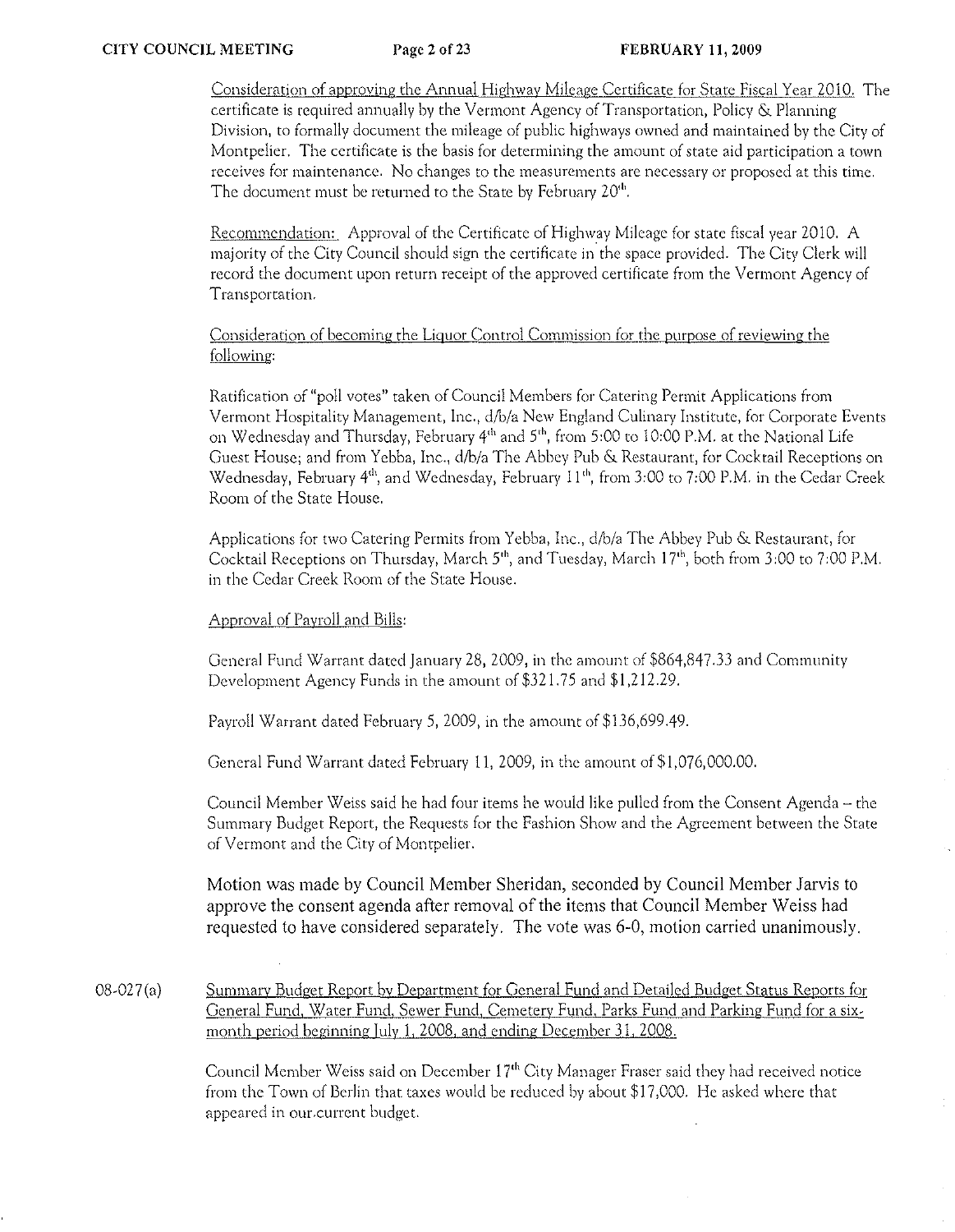City Manager Fraser said the city paid taxes on all of the property owned in Berlin and those are exclusively for city water around Berlin Pond and the land where the water treatment plant sits, so those are part of our operating costs in the water budget. The city has been anticipating that reduction and just heard a while back that it was going to be granted. Berlin had done a reappraisal and raised the values. Under state law if one municipality owns land in another municipality there is a formula that needs to be followed with a cap.

08-027 (b) Consideration of a request from Anne-Marie Keppel, Event Coordinator for the Annual Montpelier Fashion Show, for State Street to be closed (from the Main to Elm) on Saturday, June 6<sup>th</sup>, from 8:00 A.M. to 4:00 P.M. (This allotment of time would allow for the street to be completely cleared, setup time, the actual event and then clean-up. The Fire Chief, Police Chief and Public Works Director have all reviewed her request, and Council Members have received a copy of their comments.)

> Consideration of a request from Anne-Marie Keppel, Event Coordinator for the Annual Montpelier Fashion Show, asking that the City waive its Vendor's fee to allow no more than ten vendors, *who normally (JarticitJate* in the *Farmer's Market,* to join the Fashion Show event on State Street on Saturday, June  $6<sup>th</sup>$ . (Council Members have received a copy of the request for further review.)

Council Member Weiss asked who was responsible for the Fashion Show.

Ms. Keppel said it would be her as the Coordinator. The event was started by Emma Bay-Hansen and Sarah Merritt, the owners of Damsel's. She has been coordinating events for about ten years, The MDCA co-sponsors it.

Council Member Weiss inquired if they had insurance that covers this event.

Ms. Keppel replied yes.

Council Member Weiss said normally when they look at some of these requests there is an affidavit that all of the other merchants on that portion of State Street have agreed to this. Have they agreed to this?

Ms. Keppel said as of right now, no. She is happy to do that. She didn't know that was something she needed to do before. She wanted to know how the Council felt about having the street closed for a longer period of **tirnc.** 

Assistant City Manager Hill said the City also notifies our insurance carrier because it is on a municipal street.

Council Member Weiss said he would like to table this item until the Council receives the affidavit from all of the merchants on State Street.

•

Mayor Hooper said that alternatively they could condition approval upon receiving it.

Council Member Golonka asked if the Council was going to have a discussion on an events policy at the next Council meeting. That would take care of a lot of these issues.

Mayor Hooper said if they don't act on this tonight what does that do to Ms. Keppel's planning.

Ms. Keppel said that would be fine.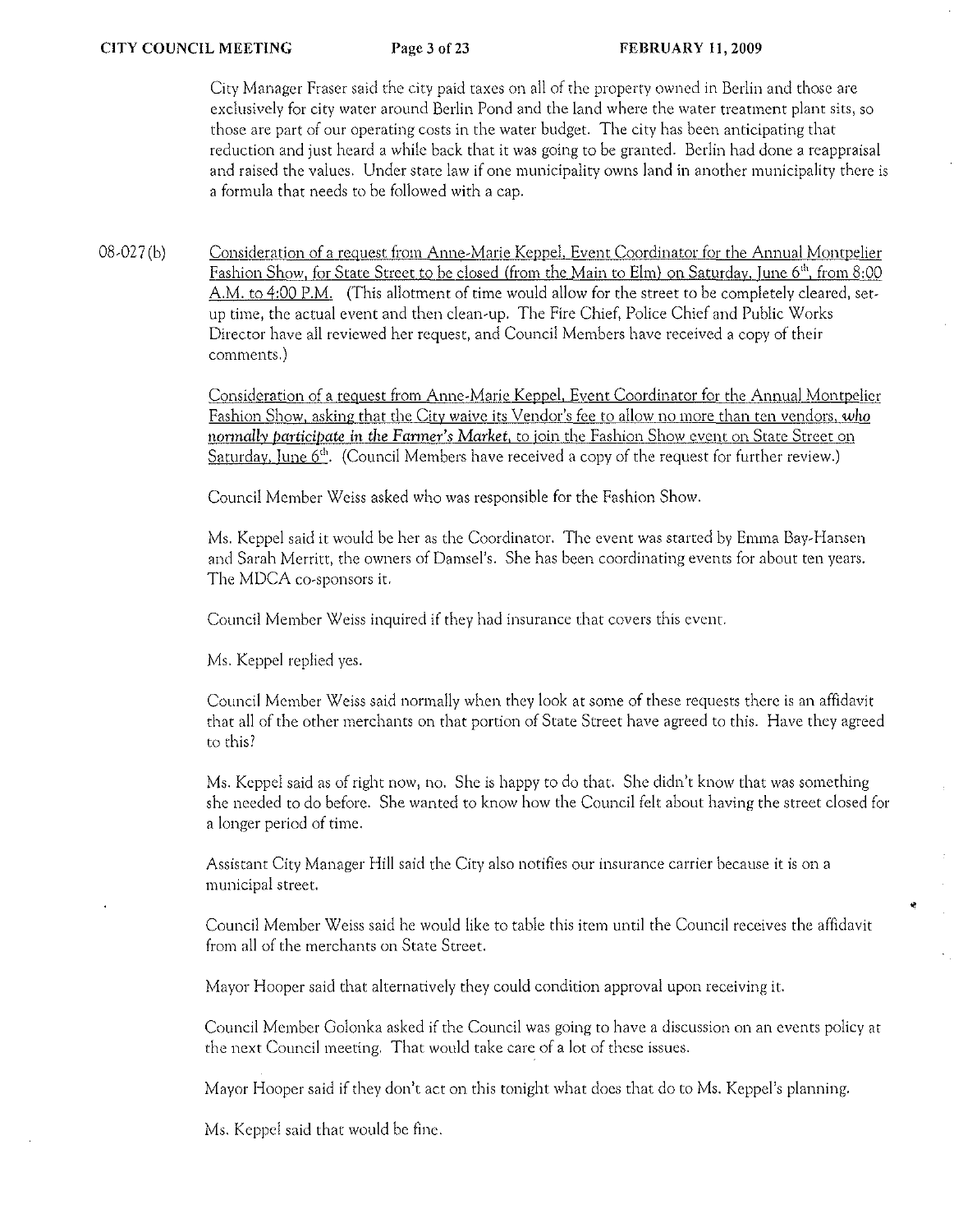Mayor Hooper said the Council is in the process of establishing a city wide procedure for managing things like this.

City Manager Fraser said one of the things he heard Anne Marie say was her main concern was if the Council had issues with the hours.

Council Member Sherman asked if she would partner with the dance group.

Ms. Keppel said she is trying to coordinate as many groups from in town as possible.

Mayor Hooper said they would table this request pending the Council's approval.

09-027 (c) Consideration of approving an AGREEMENT BETWEEN THE STATE OF VERMONT AND THE CITY OF MONTPELIER, VERMONT, FOR THE WINOOSKI RIVER FLOOD DAMAGE REDUCTION FEASIBILITY *STUDY* IN MONTPELIER. VERMONT, and authorize the City Manager to execute this document.

> Council Member Weiss said this project is not to be completed until January of 2013. It starts out as a feasibility study.

City Manager Fraser said they set that date just because they wanted to allow the maximum time. The state did most of the drafting and the city reviewed it. This agreement is between the city and the state and our agreement to work together for our local share,

Council Member Weiss said this is not an agreement that allows the city and the state to work together. The state controls everything. We arc only minor players in this) even to the point if there is a request it goes up to somebody who has 90 days to decide and the decision of that person is not reviewable. He felt they were getting the short end of the stick.

City Manager Fraser said he would like to have that conversation with Council Member Weiss in more detail because staff didn't see it that way. The city attorney went over it pretty carefully with him and it is designed to be the other way around. The state did not want to have the management of the project. They wanted the city to be the prime manager. He would be pleased to review those concerns.

Mayor Hooper asked for clarification on what they city's share would be.

City Manager Fraser said the local share is the combined city and state share or 50% of the project cost and the city's share would be 50% of that cost.

Motion was made by Council Member Sheridan, seconded by Council Member Jarvis to accept the Summary Budget Report and approve the agreement between the state and city for th Winooski River Flood Damage Reduction Study. The vote was 6-0, motion carried unanimously.

Motion was made by Council Member Sheridan, seconded by Council Member Jarvis to table the requests for the Annual Montpelier Fashion Show. The vote was 6-0 motion carried unanimously.

### 09-028. Reappraisal Update.

Bill Krajeski, NEW ENGLAND MUNICIPAL CONSULTANTS, and City Assessor Steve Twombly will be present to update the Council on preparations for the upcoming reappraisal.

Recommendation: Receive update; opportunity for questions and discussion.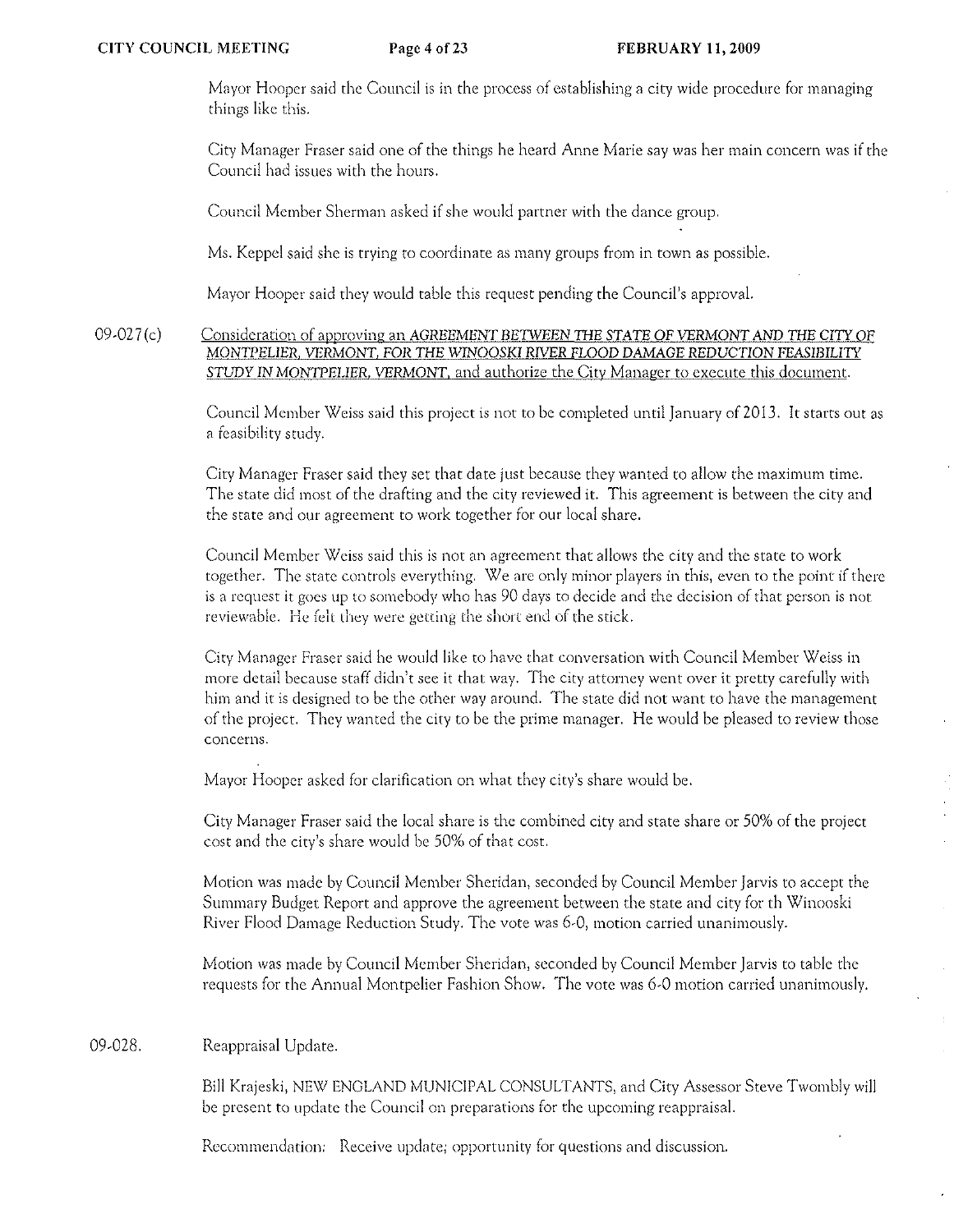City Manager Fraser said they just completed a meeting of the Reappraisal Committee this evening that started at 5:30 P.M. He introduced Bill Krajeski from the New England Municipal Consultants to the City Council. Their goal tonight is to introduce Mr. Krajeski to the Council and to let them know what the schedule is. The Reappraisal Committee is pleased and happy with the progress of the reappraisal. The city is working with the committee to sec how they can help get the word out to the community members and make them aware of the importance of allowing inspections of their homes and participating fully in the reappraisal process.

Mr. Krajeski said they have converted the existing information. Their goal to begin with was to load the software and the software is now active and the Assessor has access to it. They have converted basic legal files at this point to create a record of everyone in town so they have the parcel with a name and location on it. They have begun to physically convert some other data they use before they begin their data collection, such as the date when the house was built. The reason they do rhat is that it is easier ro go out and visit the property and know when the house was built. They have a basic footprint of the house. They have a little bit of information to know they arc at the right place and have some good information to work with. They will do an inspection inside to look at the types **of flooring, number of bedrooms, bathrooms and basic overall quality, the foundation, heating**  systems. They also measure the house completely from the outside and designate the different areas. You have a two-story portion of the house that is the living quarters and an enclosed porch versus an open porch. They also look at all of the out buildings - garages, sheds, pools, etc.

He went on to say their focus is to begin around April 1<sup>st</sup>. They will be spending eight months until December collecting data. They want to measure, look inside the houses. They aren't concerned about market value until they start to reach the end of the job in April 2010. This April as they start collecting data he will still have 12 months of sales that will occur. Their focus is always on dara and trying to make people a little more comfortable with collecting that data. They are going to spend some time with the Reappraisal Committee, do a little publicity and have people understand it is to their advantage to allow them to inspect their house. They work with the community and try to be very transparent in what they do. They don't hide anything. They will let the Police Department know where they arc going to be when they are working because they do the community in segments. They will mail out approximately 300 notices at a time saying they will be in a certain neighborhood **during a time period. There are at least three times when they contact the homeowners. This will**  get them between a 70 to 90 percent entry rate. After that it depends on how hard the committee works on this to make people a little more comfortable with the process.

There isn't a fine for not letting the appraiser inside the house. If they don't have the data correct you may be the ones being cheated because he can only estimate what's there at that point, and it's only fair that they estimate reasonable at that point. They arc better off showing them what is inside the house. That is one of the things they really want to work with the Reappraisal Committee on. Getting the data is what is going to make the whole system work.

The city puts out their grievance notices toward the end of June. The public can basically expect they will begin informal public hearings at the beginning of May. People will receive a booklet in the mail where all of the different properties in town will be listed. They will be given instructions on how to go through an informal process and come in and talk about their values. There arc three ways they can adjust their values. You get people to focus on how much the market changes or their **changes compares to others. That is only an issue, but the only way he can make sure they are**  treating them fairly is by looking at those three items. They will show them sales that houses that are relatively close to theirs is. The transparency end of it is really important. He is not here to prove he is right. He is here to *see* whether they have done things correctly.

**Council Member Hooper said he is curious about how long a home inspection takes.**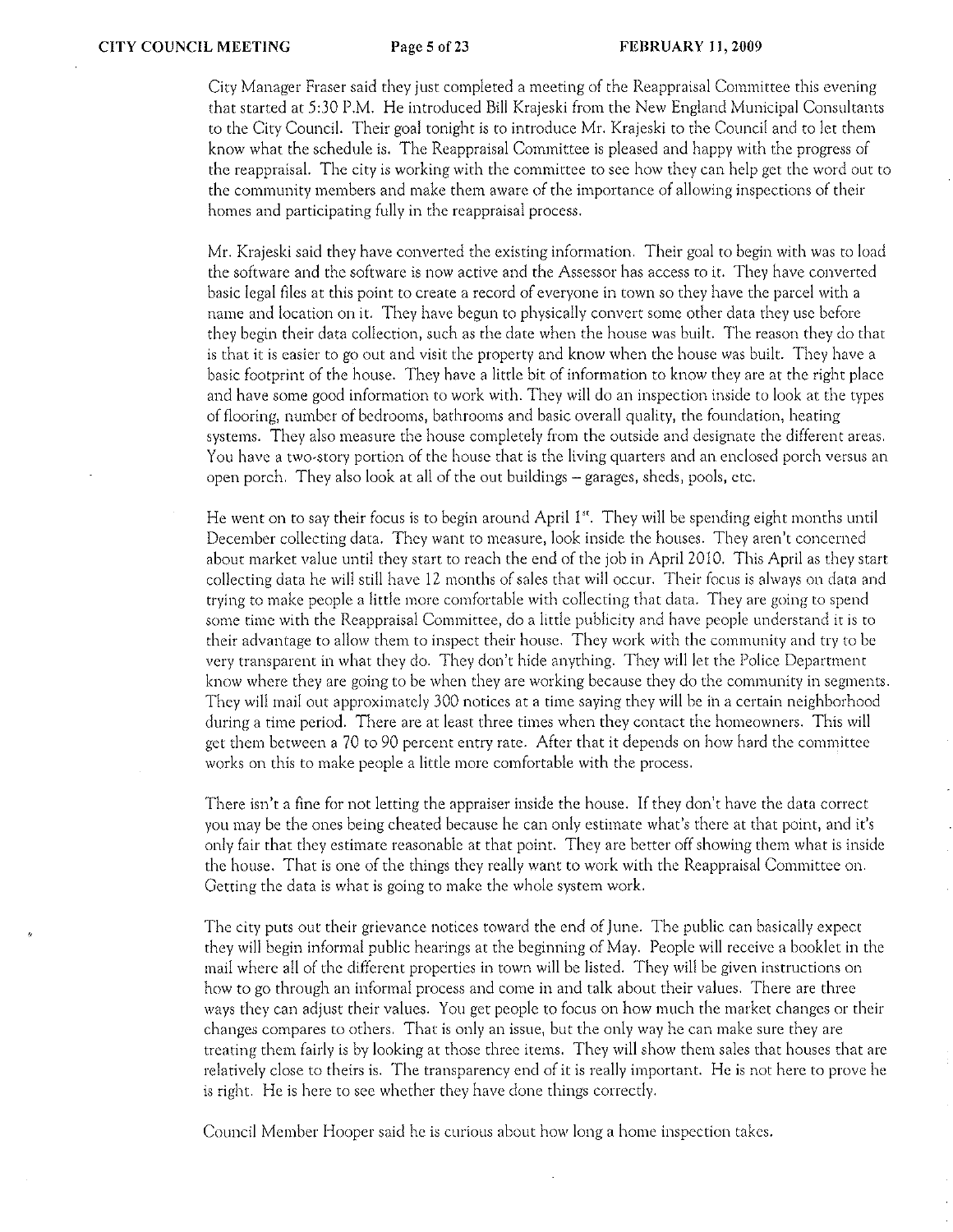Mr. Krajeski said home inspections typically take anywhere from as little as 5 minutes to 30 minutes long. There are two guys plus himself working. He has looked at 40,000 houses in his life. When he walks into a house he knows what to expect. He knows he is in a ranch house and is going to see three bedrooms and one bathroom, so he is looking at the things that are going to be different. Did they remodel their kitchen? Have they finished their basement? If he is in an older house, did they put in a new wiring system in the house? Or, is it the original box inside the house? They are looking for very specific things. They will say they didn't even notice there wasn't a closet in that room. Ifhe is in a house that was built in 1880 a lot of times there aren't closets in any of the bedrooms. Ifhe walks into a 1975 ranch and he sees there is no closet in a bedroom, that's a different issue. There was an issue earlier this evening with low basements. Again, if he is in an old house that basement is not a place you want to be for the most part. If he is in a 1985 ranch that is a functional living space. They are very aware of that when they walk through.

Council Member Golonka said this town has had a bad experience with the prior reappraisal. He was **on the Reappraisal Committee and one of the comments he kept receiving was the suspect nature of**  the old data. How much of the old data will they usc? Arc they going to be able to salvage any of the old data?

Mr. Krajeski said if they break it down into two categories of external and internal data, that is 100% recollected because they measure every single house in town. The interior information hopefully they will get 100% entry. When he doesn't get into the house, that's about the only time we go back to the prior record. If they are going to make an estimate on the house, they will look at the prior information, their eyeball of the house, and as you go through a community you get a feel for the housing and what: is going on. He is going through a neighborhood and everybody has been finishing **their basement) he canlt get into the house and can!t sec very well he is going to assume it is a**  finished basement because everybody else has been doing it in that neighborhood. You look at those three factors. That is the only time they ever go back to old information. They are recollecting this information 100%. They need to move forward and collect it from ground zero, and in particular since they did have some problems in the past.

Council Member Hooper said that would be a good incentive for people to let them into their houses.

Mr. Krajeski said there has been a concern about the fairness, and the ways they can put that to rest is by collecting the data properly and then give you any number of different chances. There is an informal appeal period, a grievance appeal period, a BCA appeal period, and the ability to take it to the state; there are a lot of different appeal avenues.

City Manager Fraser said actually one of the steps he mentioned is new to Montpelier, which is the informal appeal process. That is an additional step they have brought to us.

Mr. Krajeski said this is prior to grievance. They want to informally release all of the values to the public through a booklet and give them the ability to come in and sit with his company and talk about their value. That is when they will go over those three things, if it is a good sale price, is it fair and is the data correct. We want to work with them before the grievances arc issued. First of all, it starts the process of transparency. They will show them the record and tell them how they got there. They will show comparables, sales and equity, similar houses, and the opportunity to make that argument that they don't think they have judged some problems in their houses correctly. Hopefully, they can avoid a grievance issue at that point. They have always looked at this as their final step in quality control. It works well for them. It might get rid of dumb mistakes they may have made. Occasionally, you will recognize as you look through the informal process and get finished with them and find they had a lot of people complaining about this issue. They need to look at this issue again **and get it corrected. Where that really comes into play some time is a lot of value drive comes**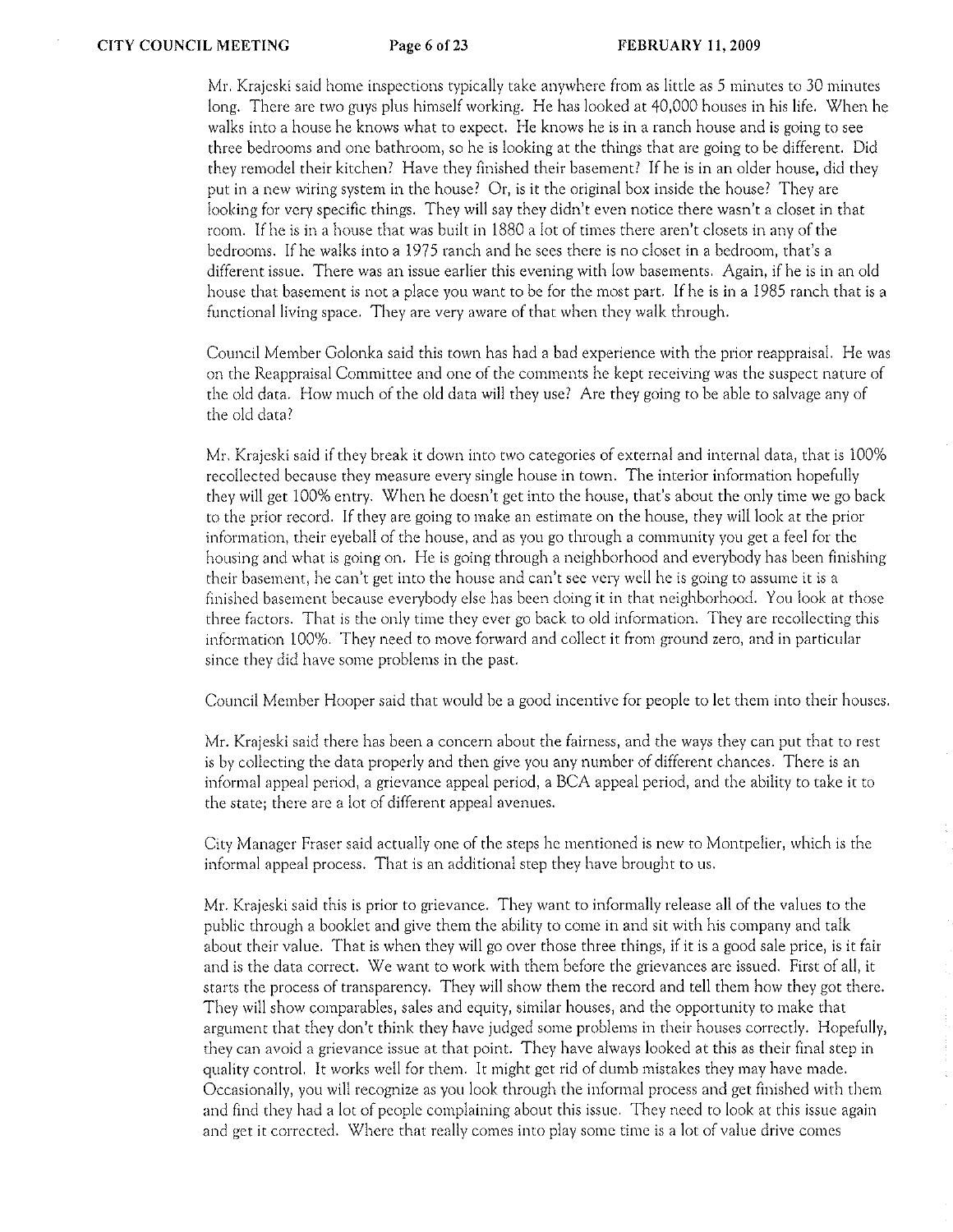through neighborhoods. He would pay more to live in one 'area of town than he would in another, and usually that is invested in land and location. Sometimes they make a judgment about a neighborhood. There arc no sales on the street, but they are making a comparison. Sometime the taxpayers will come in and bring it to their attention that it isn't that way. The informal process gives them the ability to correct that so it isn't a grievance issue. The worst thing that can happen at a grievance is that when someone comes in you realize you made a mistake but he can only correct those that came in and grieved and the others are going to have to wait. They want to avoid that if possibly.

Council Member Weiss said he has been talking about residential. Will they also be doing retail and commercial?

Mr. Krajeski said they are going to reappraise all property in town, even the exempt. They will put a value on the State House.

Council Member Weiss asked if the process was the same for the non-residential properties.

Mr. Krajeski said the process of data collection is the Same. There is an additional step in data collection with commercial properties. They will be using the income approach as a backup approach, so they will be sending out income and expense statements and asking for responses from property owners, They make it very clear to them that it is confidential information and goes nowhere else except in the Assessor's Office, The documents they give us arc typically destroyed. What they are trying to do is find out what is a typical retail rent downtown on the first floor, what they arc seeing on the second floors. When an owner sells a building like that, that is the reason why the building sells. It's all about rent. Remember, this is not about your business, but the real estate. I can make a million dollars out of a hole in the wall and can lose a million dollars out of a \$100 million building. It's about the real estate and not about the business. That is very critical in a community like this because you have an older downtown block situation where it is very important for us to read those rentals, particularly to understand what is happening above street level. That becomes really critical in those buildings.

Council Member *Jarvis* said she thinks they all appreciate hearing him use the word transparency. That is quite reassuring to the Council, and will be to the public as well. She assumes there will be a two~way street between their organization and the Planning Department in terms of building permits. She wonders how their *oversight* of the process will work in terms of site visits for data collection.

Steve Twombly, City Assessor, said he is doing inspections as he goes along, mostly of the permits. Anything he inspects he can double check against Bill Krajeski's work so his intention is to be watching closely and making sure they are fulfilling their contractual obligation.

Council Member Jarvis inquired if Assessor Twombly would be going on any of the site *visits?* 

Mr. Twombly said it was his plan to go on site visits.

Mr. Krajeski said from their point of view it is very important because there does come a time when they are done, and it is very important that it's not only Steve, but Jane who works with them. Their goal when they walk out of here is they don't need' them.

Council Member Sherman said when he docs commercials and residentials they talk to the building owner. There are a number of buildings that are condominiums, How does that work?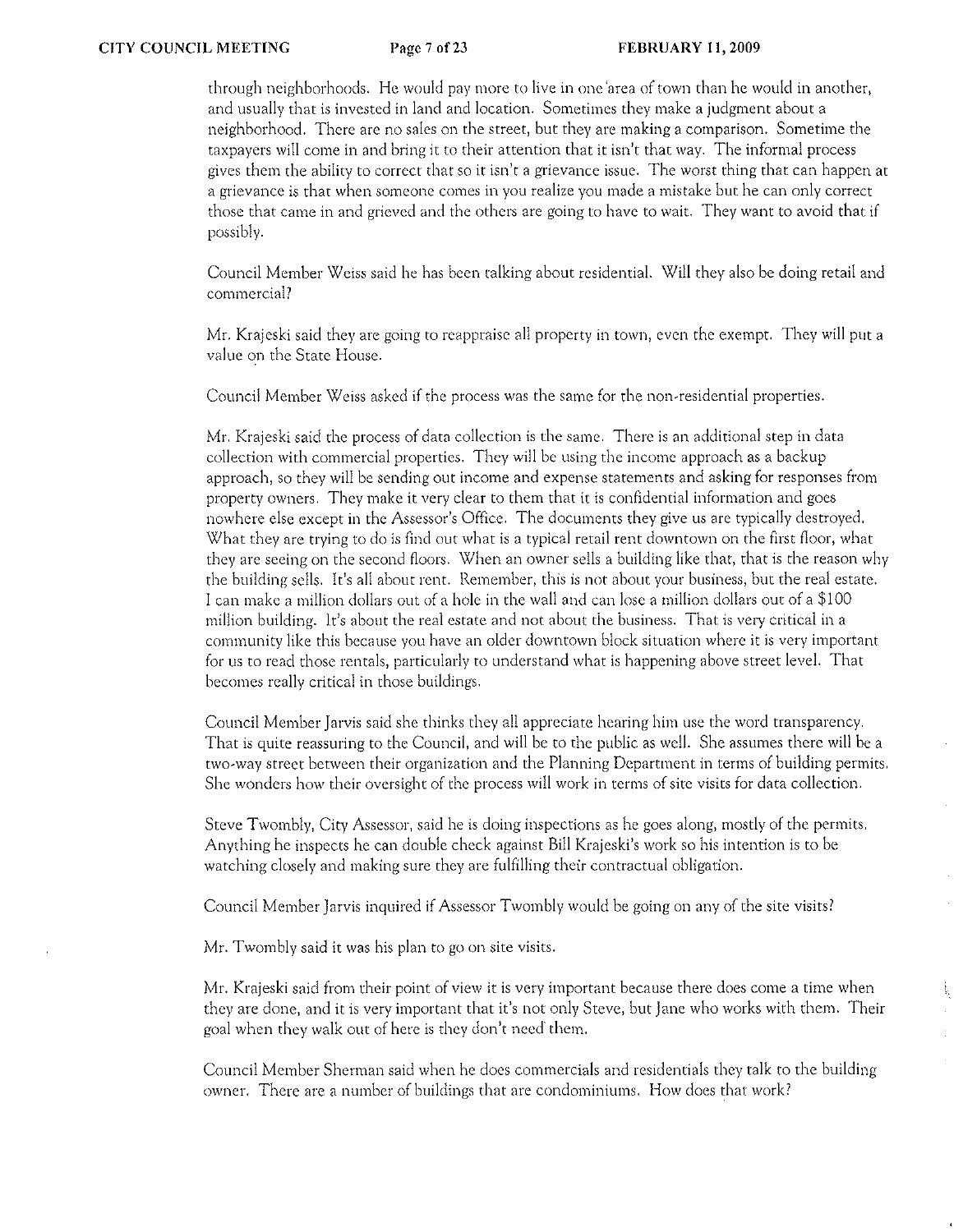**Mr. Krajeski replied that condominiums are pretty easy. Condorniniums have different owners to the**  units. They contact the owners just like everybody else. Condominiums are actually one of the easiest things to value. They are very much a market oriented thing unlike other properties. They handle them the same way they do everything else. The problem they have sometimes with condominiums is making sure they identify the entity correctly. A lot of time a lot of assessors and listers will say there is a pool, etc. That is all common area. The value of your unit includes the land value, pool value and all of those things built into those amenities. We collect data in the very same way. He still needs to know how many bedrooms, how many bathrooms, and the quality of the unit. There seems to be a lot of the old buildings that have been converted into condominiums and then buildings which were built as condominiums so there are two different classes to deal with. It is the same process of making sure they collect the data and understand what they will value.

**Mayor Hooper said in terms of the conversion of the data and reentering new data, what is being converted, what is in the system and what is new?** 

Mr. Krajeski replied what they basically converted was the NEMRC records just so they could get the parcel identification, location, owner of the property and a little bit of history. There is some sales history. The data they convert from the old system has to do with the ease of their beginning the process. It's the basic sketch of your home because it is easier for his people to work with a sketch and make the corrections. The third area is the garages and pools so when he walks on the property he knows if he is supposed to find a shed, a pool or a garage.

Mayor Hooper said he is confident they will meet their statutory deadlines in terms of getting this done.

Mr. Krajeski said he gets fined and he doesn't want to give the city any money back.

City Managcr Fraser reminded the Council they are talking about meeting the deadlines for 2010.

Mr. Twombly said there is one other side project they are working on which also should lead to better accuracy in terms of the new assessments, which is improving the tax maps. Since he has been **working here he has noticed that the existing tax maps are rudimentary and not accurate. He has**  found that the surveys which exist, of which there are about 1,500, have never been worked into the **tax map system. A lot of the assessments arc quite inaccurate in terms of what people actually own**  for land. A couple of times he has gone out and inspected a property and it says they have 8 acres and they will say they have 10.16 acres. They say they filed a survey with the city, and that data has just never gotten reconciled. He stumbled across a survey of National Life Insurance which shows they have almost 50 more acres of land than they arc assessed for. There is at least 60 acres of land he has identified that has never been assessed in the past. He talked to Bill about it and got an estimate from a mapper he has worked with in the past and for a minimum price of\$9,000 he is going to go through and redo the whole map. That should be completed sometime this summer. When that is completed there will be some type of public viewing. That should help us get more accurate data in terms of how big parcels are measured. With modern technology we can start to overlay them on to topographic and wetland maps so he can sec some of the features. That should be a real good tool in terms of making the reappraisal more accurate.

Mayor Hooper asked if that would be converted into the city's GIS system.

Mr. Twombly replied it would, yes. It will give the people in the Planning Department a much more accurate depiction of the parcel lines as well.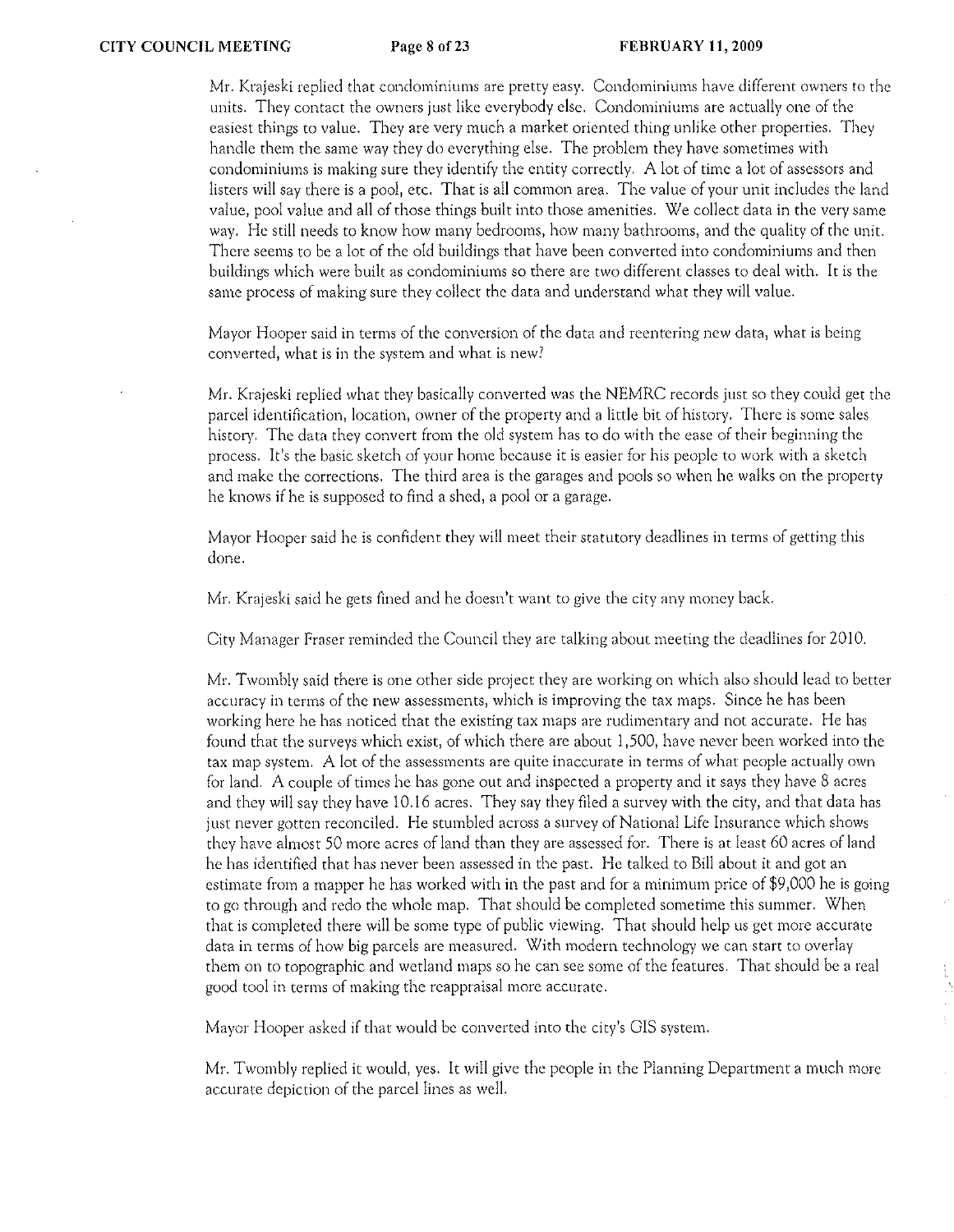09-029. Update on Winooski River conditions. V.A.

Based on recent history with freeze up icc jams occurring in the Winooski River, city staff has been monitoring conditions and creating various action plans,

The City's emergency management team will update the Council on conditions, actions/decisions to date and future planning.

The City Manager will also update the Council on the status of the ice jam mitigation study being done by the Army Corps of Engineers.

Recommendation: Receive report; discussion; direction to staff, if necessary.

Fire Chief Schneider reviewed the potential for river flooding in the city. He explained thar there were two kinds of icc jams. There was the freeze-up jams which do not generally cause flooding themselves but set up the conditions for potential flooding. With a freeze-up jam you have the slush floating on the river and it gets to a point where it bridges across the river. Once it bridges across the river that slush starts riding underneath and rises up. Basically, it builds up from the bottom and the slush attaches to the ice bottom and builds from the top right down to the river bed. There arc conditions below cemetery curve where this has been going on for years. The freeze-up jams are not very high. They only discovered two years ago there was a problem because the flows were so high that year that when it froze up it actually backed up into the cellars in the Langdon Street area. That was why it was flooding along the North Branch.

Since that tirnc by monitoring the river they have discovered that last year it froze up a number of times and this year it has frozen up two times so far. The first tirne was before Christmas and the levels rose so there was concern. Right now it is currently a freeze-up jam and it is backing up water about 1.5 to 2 feet, and that is in line with what they saw last year. It is very predictable. When you start getting temperatures down around zero you Can almost guarantee you will see slush in the river.

The other jam is the break-up jam, which is the one that most people think about. You have big chunks of icc floating down the river and they start to stack up causing piles that block the river. That is generally when you have flooding conditions. That is what happened in 1992 with considerable icc just jamming up and flooded the city until another surge of water came down that literally lifted the jam and flushed it out.

He went on to explain that for a number of years they had a crane on stand by at a cost of \$5,000. This year when they sent out bids the cost was going to be \$18,000 to have a crane on standby for a month and a half. Because of staffs knowledge about the river they felt fairly comfortable that they didn't need to have a crane on standby and could recognize the situation when they might need a crane. If needed there arc cranes in both Morrisville and Windsor which would be available if needed.

The second action they took two years ago is the sewer discharge diversion which would have two significant effects. One is that it could very likely prevent the complete freeze-up jam by putting warm water into the river by cemetery curve. It would keep the freeze-up jam from occurring there and allow the regular formation of the sheet ice across the river to occur without a dam building up in that area. It would also help to melt out channels and soften and loosen the ice in the lower part of the river so ice coming down from up above would have a better chance of just flowing through the city.

Right at this moment the temporary pipes arc not set up. They are waiting for parts for the pump which is borrowed from the state. The parts are coming from England and should be here at the end of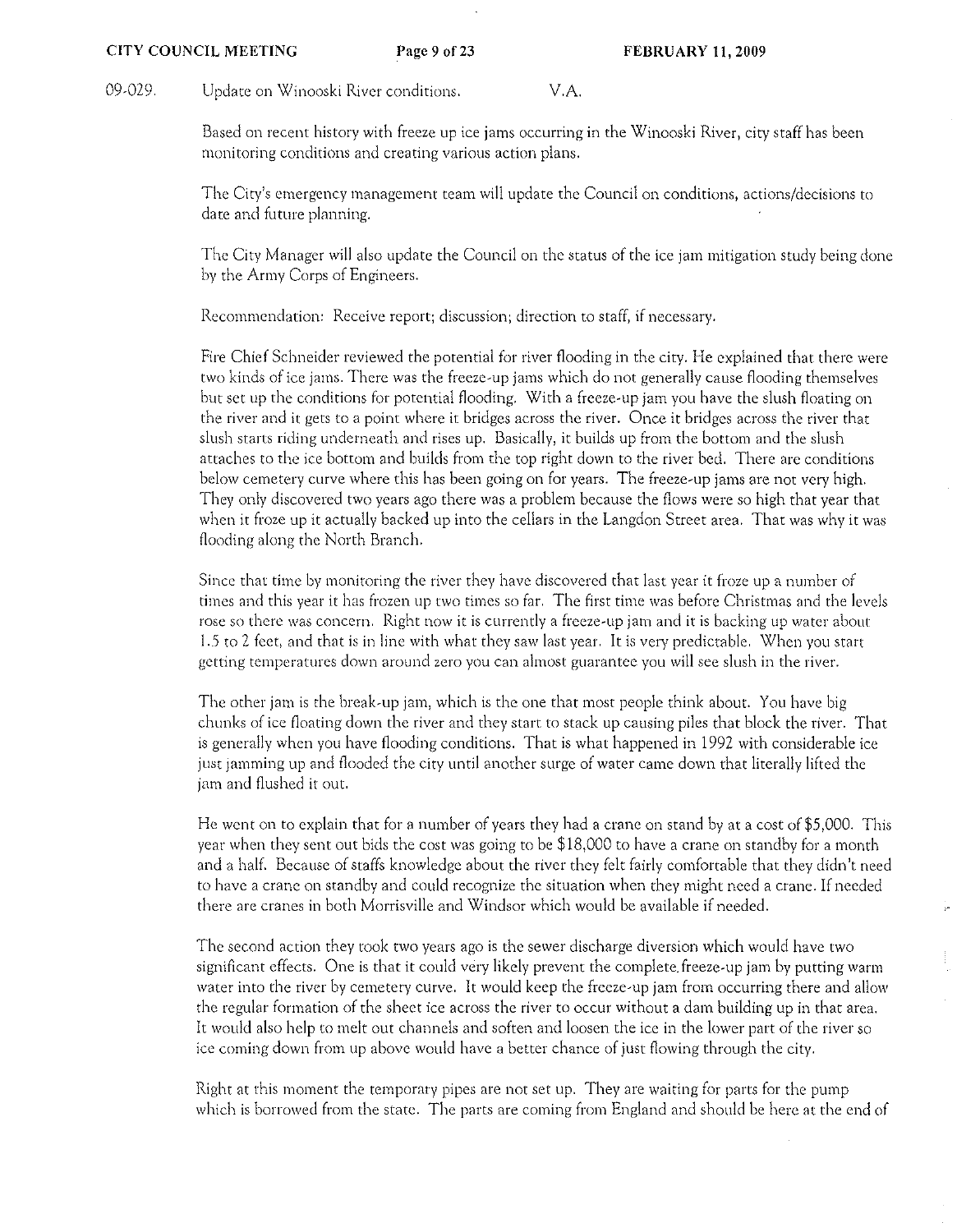the rnonth. If there was an emergency situation, the state docs have other pumps in other communities we could call upon.

He spoke about a permanent system and it appears with state grants they could set up a number of outlets along the bike path to allow for discharge in a number of different locations. There is a good possibility this construction could happen this year.

City Manager Fraser said the financial issues are all reconciled and the grants are in place. It's just a question of doing the design and construction. By next winter we should be ready to go.

Fire Chief Schneider said they are actively moniroring the river. They are paying \$6,000 a year to maintain two gauges. There are now four gauges around the city and the location of them provides a very good sense of what is going on with the river. It monitors what the flow is coming in to the city from both the North Branch and the Winooski and comparing that with what should be going out on the other end. They also have regular visual checks. All of the employees in the Fire Department, Public Works Department and the Police Department are aware of the river and are keeping a good check on it.

City Manager Fraser added that since the gauges have been installed the Fire Department has a daily reading every single morning seven days a week. Every day an e-mail is send at 7:00 A.M. to the Fire Chief, the Police Chief, the Director of Public Works and himself showing the daily readings and how they have changed from the day before with any visual observations they have had.

Council Member Hooper asked if they were different gauges than the ones that are available on site.

Fire Chief Schneider replied they were the same. They have also done some work on the notification process. They have worked with Suzanne Bechmer from the MDCA to heip coordinate the notification process for the downtown businesses so they will be aware of the conditions that exist. He went on to review some of the other warning systems that would be used to notify the general public.

There is the long term mitigation efforr by the Corps of Engineers which is to build the ice retention structure up near the Pioneer Street Bridge area,

Mayor Hooper said they are hoping to get the sewer rerouting in by next season. How far back into town will it go?

Fire Chief Schneider said he isn't sure if it will get up to the bike path bridge or not, but it would at least get up to the Bailey Avenue bridge.

City Manager Fraser said the Corps of Engineers arc doing an analysis of the proper solution based on the 1994 study that there would be an ice retention structure. Obviously, they need to look for changes and conditions from 1994. They are doing all of the hydraulic analysis, and when this is done there will be a chosen project and a design and they will end up with a project ready to go. Tonight they have reached an agreement with the state as far as what the local share will be. They arc finishing up their project management plan and incorporating some of the city's ideas and using local consultants. They arc waiting for funding from Congress. That is \$1.6 million of planning and design. Senator Sanders sits on the Public Works Committee that oversees this.

Mayor Hooper asked when the city will have the design documents.

City Manager Fraser said he didn't have an answer for that. Things just move slowly. He thinks it will be closer to two years for an approved design project, There were preliminary cost estimates in 1994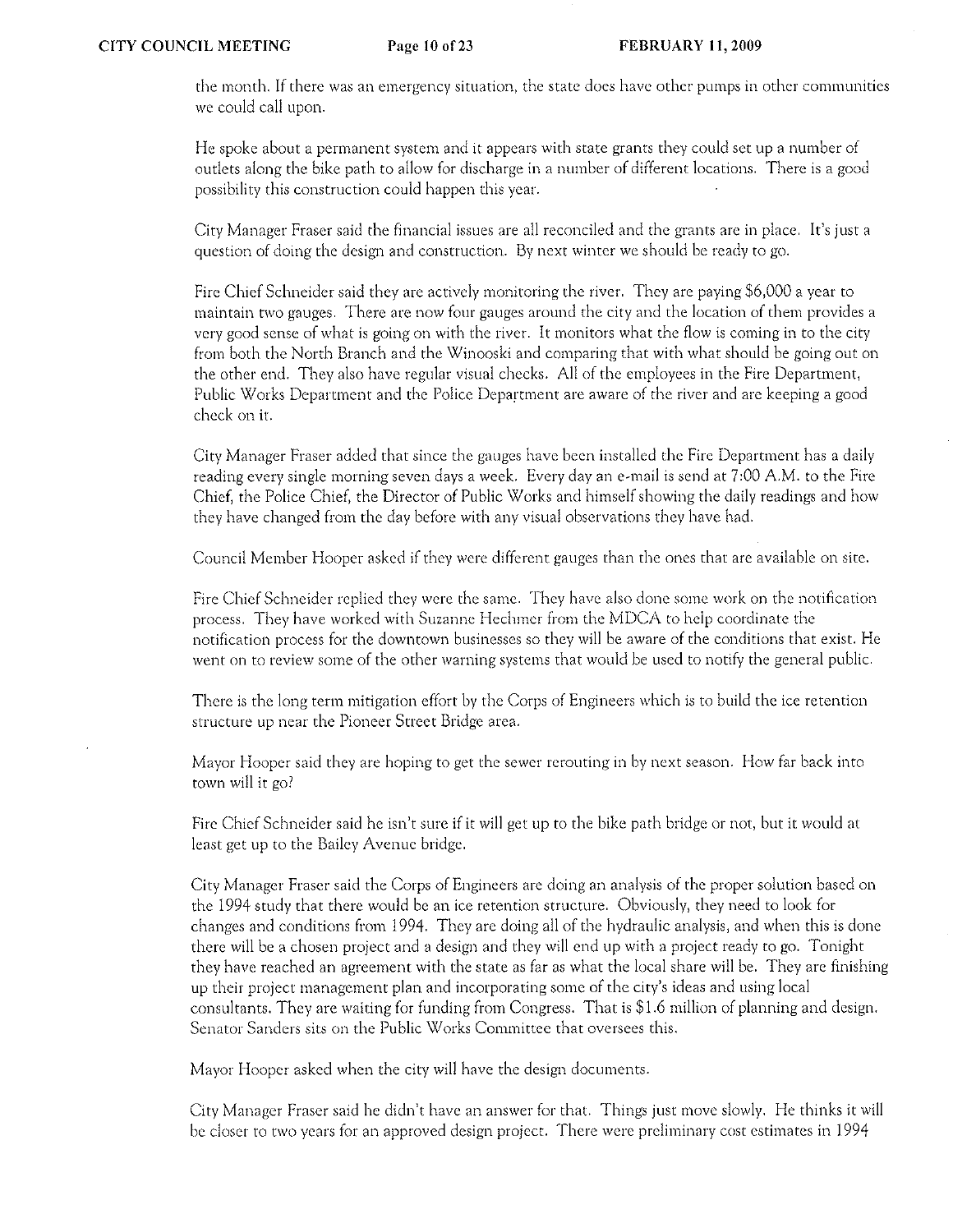which they have updated. The exact quote was that if we had done it in 1994 it would be built by now **and we wouldn't be worrying about it.** 

Mayor Hooper asked why the city doesn't dredge cemetery corner.

City Manager Fraser said they aren't allowed to.

Mayor Hooper said they should have done that last spring.

Fire Chief Schneider said the real problem is the ledge at cemetery curve. The ledge makes it very flat, but even if you did something about the ledge, because of the drop between here and Middlesex, he doesn't think it would make a difference. It is only a few feet from the level of the water under the Interstate Bridge to the level of water back in town. It would be a very gradual dredging.

Mayor Hooper said the other thing she has been asked about is why we arc allowing people to dump snow into the river. She asked if that was a policy issue.

City Manager Fraser said state law allows people to push snow from their property over the bank, but **you can\ bring snow from another location and dump it into the river. You can dump it on the river**  bank, but you arc not allowed to bring snow and dump it into the river. You can push it as incidental clearing of your own property if you live on the river.

City Manager Fraser said he would like to commend Fire Chief Schneider for taking the lead on this as well as the Police Chief and Public Works Director, and also the excellent cooperation from Vermont **Emergency Managernent and Barbara Farr. She has rnet with the city a nurnber of times to do regular updates.** 

09·30. Conduct a public hearing to receive feedback on three Community Development Programs that has been completed: Riverside Center Planning Grant, One More Home, and the Bianchi Hebert Development.

> Recommendation: Conduct the public hearing. Staff is only looking for input from the Council and **community members; no voting action is necessary.**

Mayor Hooper opened the public hearing at 8: 13 P.M.

Nina Thompson, Community Development Specialist, appeared before the Council to explain that they were closing three grants - the Riverside Center Planning

Grant which was when the Central Vermont Community Land Trust and the Pyralisk were looking at building a multi·use building and this was part of the feasibility study that CVCLT undertook. The One More Home Program, which is the accessory apartment program that started about two years ago. She explained that they were able to build five apartments in the city. They had hoped to do twice that, but they were unable to get more people to participate in that program. The public portion of the program they served 69% of LMI, meaning that 69 percent of the people that participated were at 80 percent of the median income or less. The final program was the Bianchi Hebert Development located at 208 Barre Street and Stonewall Meadows. They built eight apartments at 208 Barre Street and were able to renovate there. At Stonewall Meadow they were able to help renovate ten apartments at Stonewall Meadows. They were all perpetually affordable.

Mayor Hooper inquired if the city received any money from the Riverside project.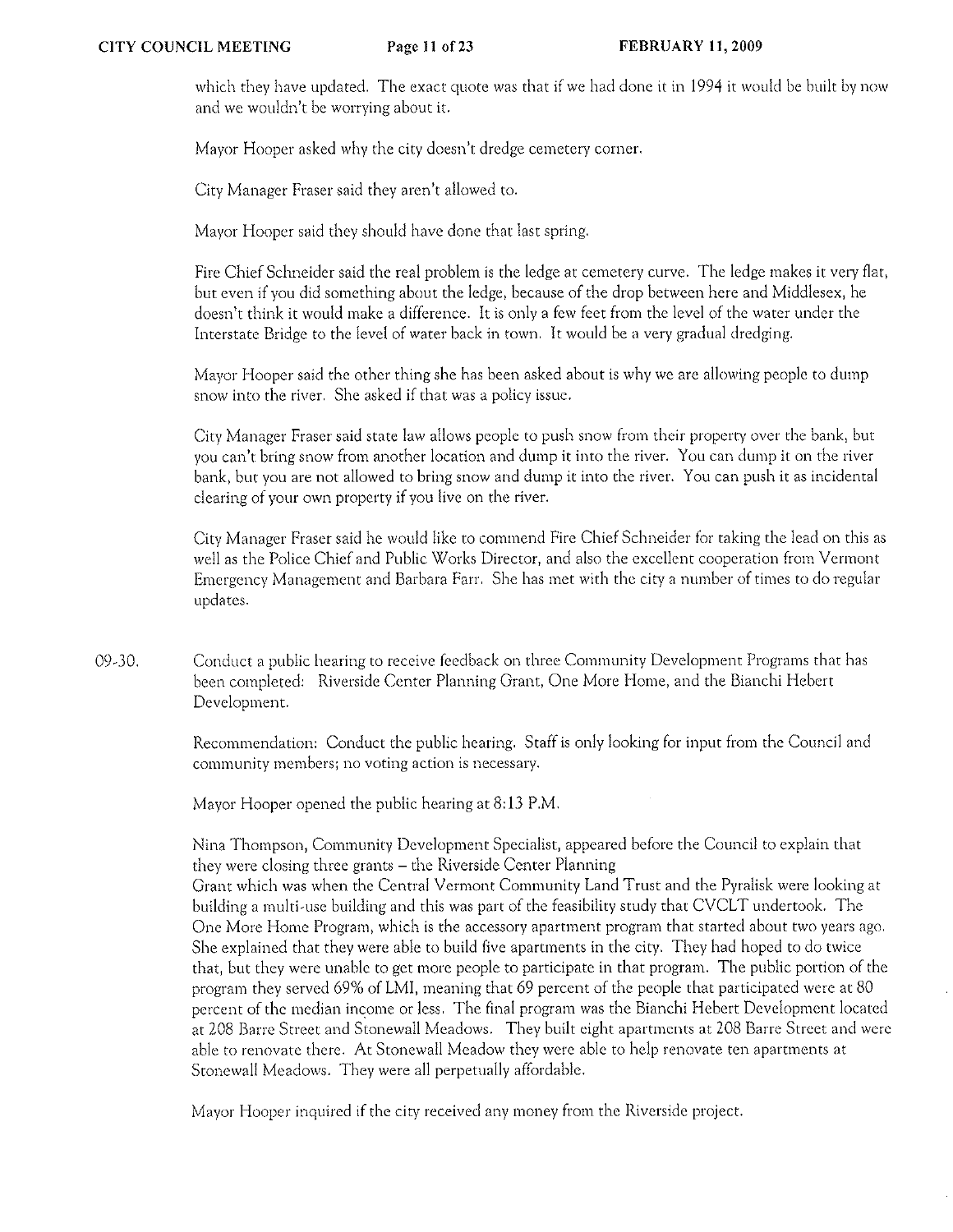Ms. Thompson replied no, but the City would receive \$11,000 from the Bianchi Hebert project and \$23,000 from the One More Home Program. Most of the staff time for the One More Home Program was used before she was employed by the City, she believes approximately \$3,000 would be used for staff time.

Mayor Hooper closed the public hearing at 8: 16 P.M., no voting action was required.

09-031. Review of a concept paper for a planning grant to be submitted to the State Community Development Block Grant Program to explore the establishment of a system for improved senior care, child care, and preventative health services in the city. V.A.

> This was recommended unanimously by the Social Systems and Human Development Committee of enVision Montpelier.

> Recommendation: Presentation and opportunity for discussion; Planning staff is looking for the "go ahead" to prepare the CDBG planning grant for the Care Bank.

Gwen Hallsmith, Director of Planning and Community Development, appeared before City Council to give them a concept paper for a planning grant on the CDBG program to form a Care Bank. This isn't the grant application itself which isn't due until March  $17<sup>th</sup>$ . They are still working on getting the grant application together, but because of all of the bureaucratic requirements around the grants they have to publish the announcement that the city is thinking about applying a lot sooner than they have the grant application done. There will be an ad in the paper on Monday for this and the Home Share CDBG grant. The Home Share grant is something that Nina Thompson is working on, and it is a continuation of a grant we had underway. That will also be in the ad on Monday along with the Care Bank.

The Care Bank is something they have been working on as part of the en Vision Project. It came out of the Social Systems Committee much the same way the Onion River Exchange came out of the Social Systems Committee by identifying a gap in city services. The concept paper shows that we have a rapidly growing aging population. By next year over 50 percent of our citizens will be over the age of

50. A more rapidly growing population is people over 85. One of the gaps in services to people in the city is the kind of care that people in this age group need. There arc also gaps in child care, and there arc other health promotion services and health related services that arc not covered by traditional medical insurance. The Care Bank is very similar to the Onion River Exchange in that it enables a voluntary system for providing care without needing to use money, but it works a little more like an insurance policy where you pay in on a monthly basis like you would buy insurance and you also make a commitment to a certain number of hours each month. By doing that you can access care for elderly relatives or friends that need ongoing housekeeping, trips to the doctor, etc. or the way they are trying to structure it some of the alternative therapies that aren't typically covered by medical insurance. It's true that people don't always live in the same town or even nearby some of their elderly family members. They are hoping with the system in place if there are people in our community that need the care and their families live elsewhere, even though those families could not provide necessarily the time commitment but they might be able to supplement the time commitment with additional premium payments. Or, if there are people here who have a circle of friends that circle of friends could work to provide those supportive services. It is a fairly complex system and it docs require some careful and thoughtful planning. Since public services arc eligible for CDBG funds they thought applying for a planning grant to help us think it through, check its feasibility and getting the stakeholders involved in a more systematic way would be a good thing to do.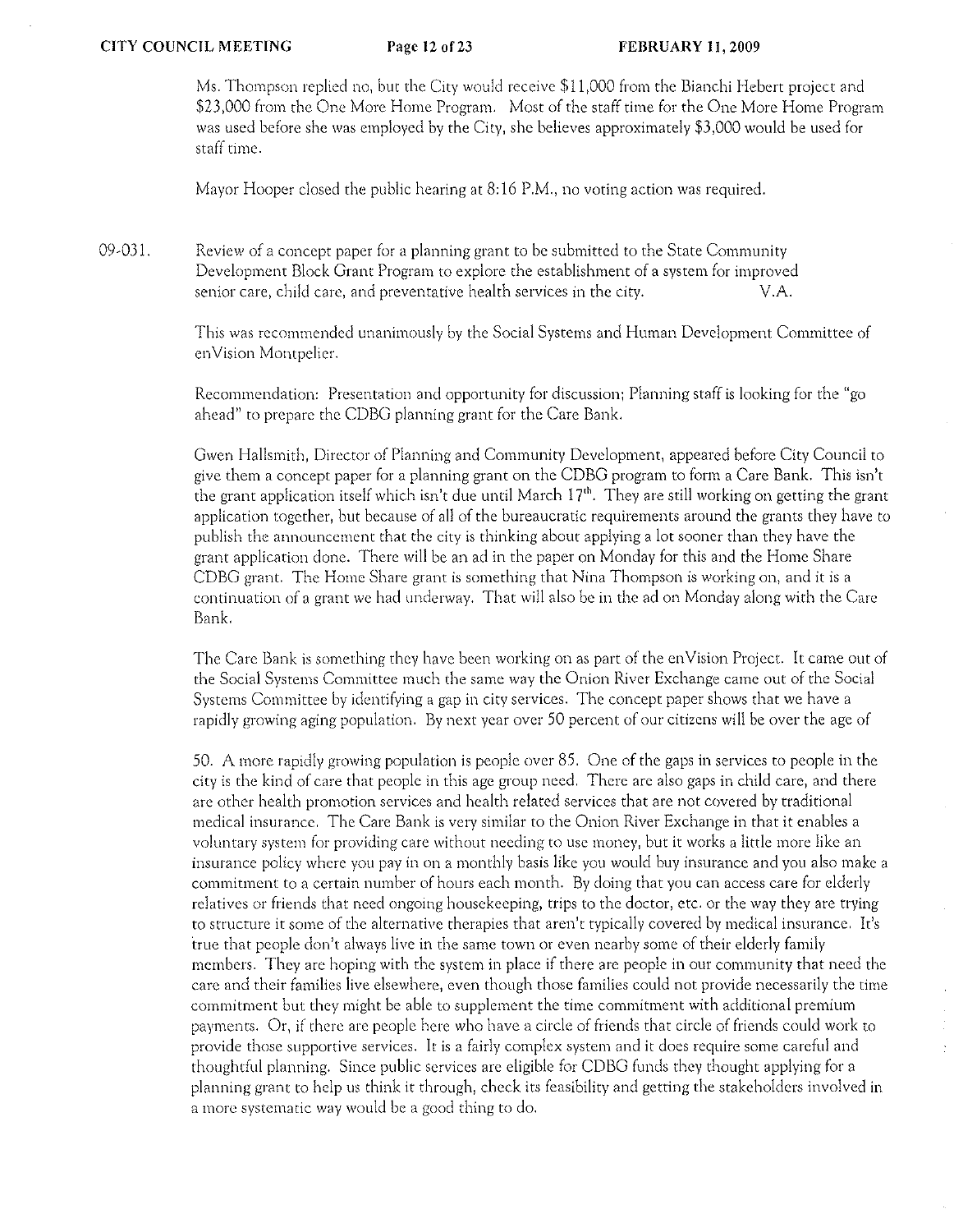One of the things that changed slightly about her thinking on this since she wrote the grant is the idea that we would try to match it with a business loan. She isn't convinced that is the best way to go at this point so the match she identified will not be used. We'll just apply for the grant.

Mayor Hooper asked if they were required to make a match?

Planning & Development Director Hallsmith replied not for a planning grant. We can do an in-kind match. The Care Bank would· need a business model that would work with an income and expense stream. It wouldn't necessarily be a for-profit business, but it would be a new enterprise in the city that would have staff, jobs, revenues and expenditures. It wouldn't be run by city government. This would need to develop a business plan. That is part of the function of the Montpelier Business Revolving Loan Fund, to help businesses in the community.

Council Member Sheridan asked about using the Mazer grant.

Planning & Development Director Hallsmith said that would be a possibility. They could usc the Mazer grant as a potential match.

Council Member Hooper asked if this would have the same tax benefits as the Onion River Exchange even though there is money involved with this.

Planning & Development Director Hallsmith replied yes because they are both considered voluntary time. The money you are paying is into a system of voluntary time. The services you receive are based on voluntary time. It's a pilot project based on programs in San Antonio, Texas and Salt Lake City, Utah. We are actually entering new territory in terms of the type of service provision that this represent. They do have some assistance from Edgar Khan who is also the inventor of the time banks for the Onion River Exchange Program. He has received a feliowship to set these up around the country and he is visiting Montpelier in May to do an event around this and pull the stakeholders together.

Mayor Hooper asked if the city makes the CBDG grant application, what docs that mean for other opportunities that we might be interested in?

Planning & Development Director Hallsmith said they could apply for a planning and implementation grant at the same time so it doesn't affect the Home Share grant they are currently pursuing, but we couldn't do another planning grant. She hasn't received any request for another planning grant at this point, but if there were one then the City Council would need to decide which one to apply for. We can't apply for two. This is a CBDG planning grant which needs to be providing public services to low income residents.

Mayor Hooper said one of the goals and objectives that she wanted the council to look at next year was to think about looking at the River Street corridor and thinking about how to make it as fabulous as other parts of the city. She didn't want to lose that opportunity.

Planning & Development Director Hallsmith said the Social Systems Committee took this up at their last meeting and unanimously approved recommending it to the Council.

Mayor Hooper said Gwen is asking the Council for conceptual approval to go ahead with this. The other question associated with this is if we are working on this, how does this affect the work with the many other balls in the air?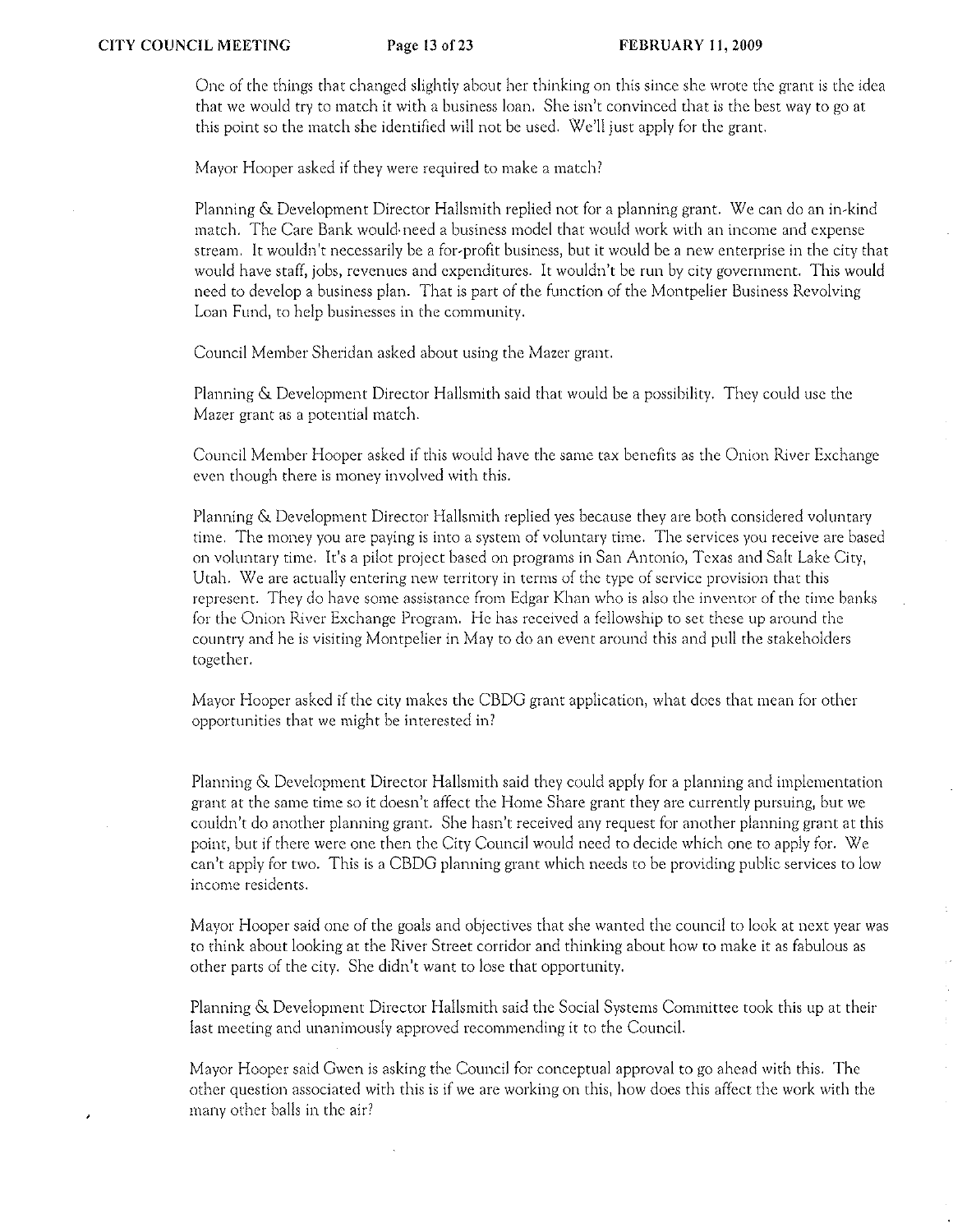Planning & Development Director Hallsmith said she thinks this is an important project. Part of the reason she would like to get a planning grant for it is to hire somebody to do the work. Otherwise it will be her doing the work and this would be a real benefit to the Planning Department to have somebody else help with the organization that goes with it. This is a lot more complicated than the Onion River Exchange. The Onion River Exchange is basically a marketplace. We put it up and people do what they do. It has been quite successful. There are now over 200 members who have traded 2,500 hours worth of time, so if you multiply that by \$10 per hour it is a significant economic benefit. This is more like an insurance program so it does need to be thought through carefully.

Council Member Weiss asked if this was going to be a business plan, or first a feasibility study and the outcome will be the business plan.

Planning & Development Director Hallsmith said she sees the two very closely related. Feasibility is in part dependent upon what you have determined the business plan could be. It's a combination of a stakeholder process, business planning and feasibility because, for example, the hospital would have an interest in being part of the project because they have people who serve as counselors when people are leaving the hospital and going home. If this system provided better support for people who are leaving the hospital they will have fewer people returning. Given the way Medicare and Medicaid work in terms of reimbursement, that could stand to save a hospital quite a bit of money. They need to explore what that system looks like, how much they pay for it, what the costs are, and document a benefit to them in order for them to sign on and put some money into the.project. In Salt Lake City the grant they received comes from an Elderly Abuse Prevention Program in the State of Utah because it is a fact that more contacted people in the community will help prevent and alert people to abuse of the elderly. Maybe they will invent a program like that here in Vermont. This isn't start-up funding. This is business planning and feasibility work.

09-032. Review of the Request for Proposals for a District Energy Plant and discussion of a concept paper for an application to the Clean Energy Development Fund for a planning grant for the facility. V.A.

Recommendarion: Presentation and discussion; Planning staff is looking for approval of rhe RFP.

**Gwen Hallsmith, Director of Planning and Development, said there are some minor revisions to the**  RFP. It relates to the weighting of the criteria at the end and rhey changed the knowledge, skills and **abilities to be more focused on district energy instead of civil engineering in the section before that.**  The basic point is they would like to issue an RFP for pursuing a partnership with a private entity to work on the district energy plant that we have done the feasibility studies for and solicitation of **interest. It seems like a promising time to move forward.** 

They have put together a package and with it is a draft application to the CEDF, the Clean Energy Development Fund, for an additional feasibility study piece of money. They have increased the feasibility study amount since the last time they applied. The first time they applied it was limited to \$25,000 and now it is up to \$100,000. They did that specifically for projects exactly like Montpelier's. They have encouraged the city to apply. We are not ineligible because we have had one before. There is the RFP to find a partner and the Clean Energy Development Fund application to do more work on permitting and siting of the facility. They are hoping wirh the two pieces they will actually have a **"shovel ready'! project by this time next year. The partner, as you can see from the RFP, would be**  working wirh the city to develop a business plan and business model for it. We are still leaving some **areas open around how the revenues will be shared and how the owners and operations will work. That is a negotiated process with a partner that would have the kind of experience and qualifications that they arc seeking.**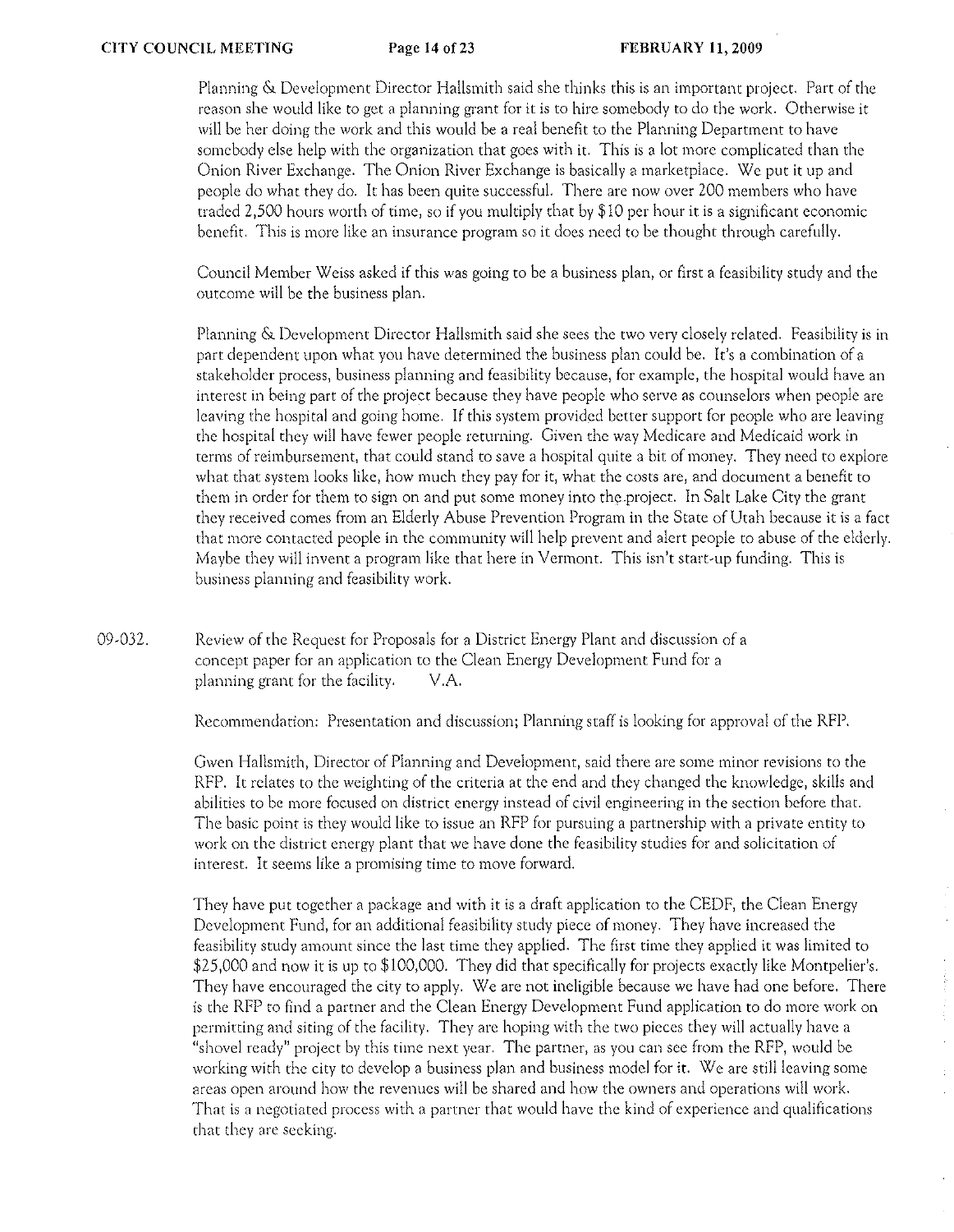They did have a lot of very qualified applicants respond to the city's solicitation of interest in the fall. She receives just about daily requests for when is the RFP coming out, so there is still quite a lot of interest out there,

Planning & Development Director Hallsmith said the application she gave the Council isn't due yet. The application is for \$100,000 for siting and permitting of the facility. The application will probably be revised before it is completed, but she wanted to give them the full picture of what we are doing now because they should get the RFP out because they are pursuing both things simultaneously.

Mayor Hooper said the proposal is to submit an application to the Clean Energy Development Fund for \$100,000 to help with the feasibility study and move it to construction drawing for a district heating system, and we are also issuing an RFP soliciting a partner to do that work for us for the grant.

Council Member Sheridan said he wasn't sure if there is going to be a conflict on the piece of land they want to use.

Planning & Development Director Hallsmith said there is no land that has been chosen yet.

Council Member Sheridan said he thought they were talking about some of the Zorzi land.

Planning & Development Director Hallsmith said at the end of Barre Street in general is a good site for the facility for a few reasons.

Council Member Sheridan inquired if this was across from Sabin's Pasture.

Planning & Development Director Hallsmith said it has not been determined yet. She received a call from Vermont College this week and they are very interested. Siting feasibility is part of what they will be doing with this next grant. There are floodplain needs in that area which eliminates it as a feasible site. Vermont College is very interested in a district energy facility and would even be willing to consider putting it on their land, which is a good idea, Again, we need to look at the site constraints, One of the advantages of being on the other side of Barre Street is that you are on the rail line and the rail line would be helpful when you arc talking about shipping in lots of wood chips and pellets. That is all part of the siting process.

The reason that the end of Barre Street is one of her choices is for a couple of reasons. One is because Sabin's Pasture is moving forward and they have the potential for the Capital Heights project as well. Having a thermal plant right ncar them would enable those housing units and commercial buildings to be outfitted with this type of heat right up front so they wouldn't need to install oil boilers and will be in the  $20<sup>th</sup>$  century technology right from the beginning. The other is that from an air quality point of view when they did an analysis of the height of the stacks, which essentially gives you the sense of where air quality issues are potentially more problematic, that end of town is the one with the shortest stack which means the air quality considerations are just resolved better there than in other places. It has to do with prevailing winds and existing knots and particulates.

Mayor Hooper asked if the District Energy Committee had looked at this.

Planning & Development Director Hallsmith said they had been discussing it, but have not looked at these particular proposals.

Mayor Hooper said she was surprised that the application talks about combined heat and energy because she thought the last conversation the District Energy Committee had was around a concern about going with such a large facility.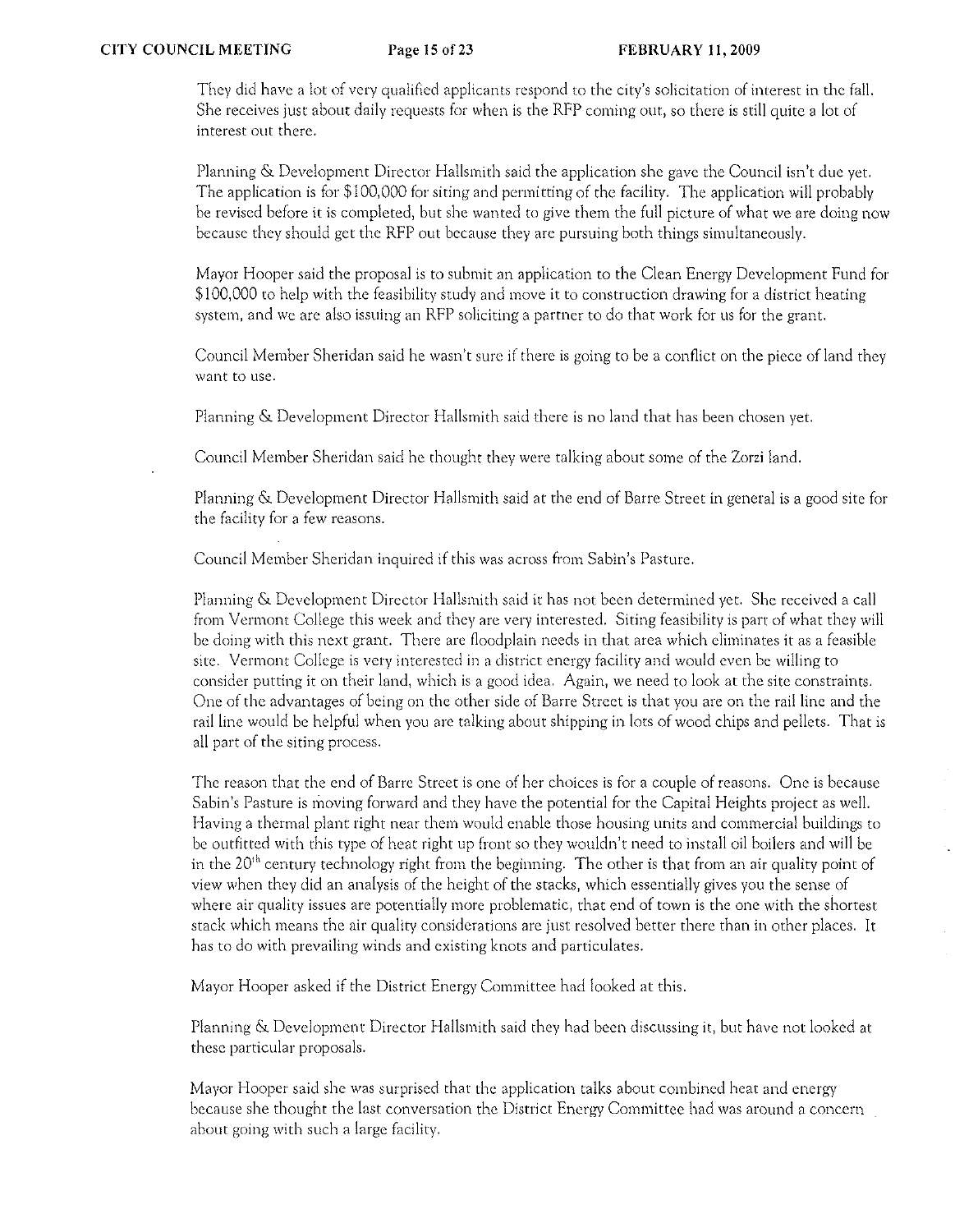Planning & Development Director Hallsmith said there had been two new developments there. Tim has met with some technology manufacturers from Sweden with a new type of CHP system that can both be deployed on a relatively small scale and is very efficient. He was actually excited about this combined heat and power technology this firm had to offer. The Clean Energy Development Fund only funds energy projects. They arc pursuing that even if it may turn out to be a small part of their project to make it consistent with the feasibility to keep that in the proposal.

**Mayor Hooper said cornmunity members were working on this and we need to engage them.** 

Mayor Hooper said they are looking for conceptual approval of the grant application and issuance of an RFP. The consensus of the council was to move forward. No voting action was taken.

09-033. Update on Sabin's Pasture. *(possible voting action)* 

(City Council may choose to enter into an Executive Session, in accordance with Title I, Section 313, Subsection (a) for the purpose of discussing this matter further.)

Catherine Cooper and Roger Krussman from the Trust for Public Lands appeared to provide an update to the City Council on the work that has been done.

Catherine Cooper passed around the context map which goes with the site plan map. This plan gives the broader view of the site plan the Council Members have already received. The main reason she and Roger Krussman appeared tonight is to give the Council an update on the feasibility process on the Sabin's Pasture property. This effort has been funded in part through a grant that the city and the Trust for Public Land got from the VHCB and also from funding that the City Council approved to support TPL's efforts to complete the feasibility work. They are not asking for City Council action tonight or a vote on the site plan. It is really just an opportunity for them to present what they have **learned through the feasibility study and to answer questions.** 

She went on to say the consultant team they worked with on this included Michael Wisniewski of Duncan-Wisniewski Architecture out of Buriingron, and they also worked with Peter Richardson from Housing Strategies who was the overall coordinator of the process. They also worked with Lamourex & Dickinson who arc civil engineers out of Essex. They received a market study from Development Cycles which is a company out of Amherst, Massachusetts.

They had assigned the consulting team to take the recommendations of the Sabin's Pasture Working **Group and look at the site conditions, the market and see whether that recommendation was**  something that was feasible and could be done on the ground. What they learned in the process is that thete are several aspects of the Working Group's recommendation that either don't quite fit with what they think the market could bear or would be really challenging to get on this particular site. Through the process of doing a feasibility study we consulted with the Working Group and consulted with city staff. The plan they are presenting tonight is the plan that the Trust for Public Land is presenting. It is not a plan that has been endorsed by the Working Group or endorsed by city staff. It is TPL's best foot forward of integrating all of these different pieces of information into a plan they think is feasible on the ground and adheres as well as we can to what the Working Group put forward in their **rccornrncndations.** 

The next steps for TPL is to take this information and pull together a Master Permit Application through Act 250. That is basically a permit that helps them move the development process forward but it isn't a building permit. The information that is provided in that permit application is not as detailed as what you would see in a permit application that came to the city. They have looked at the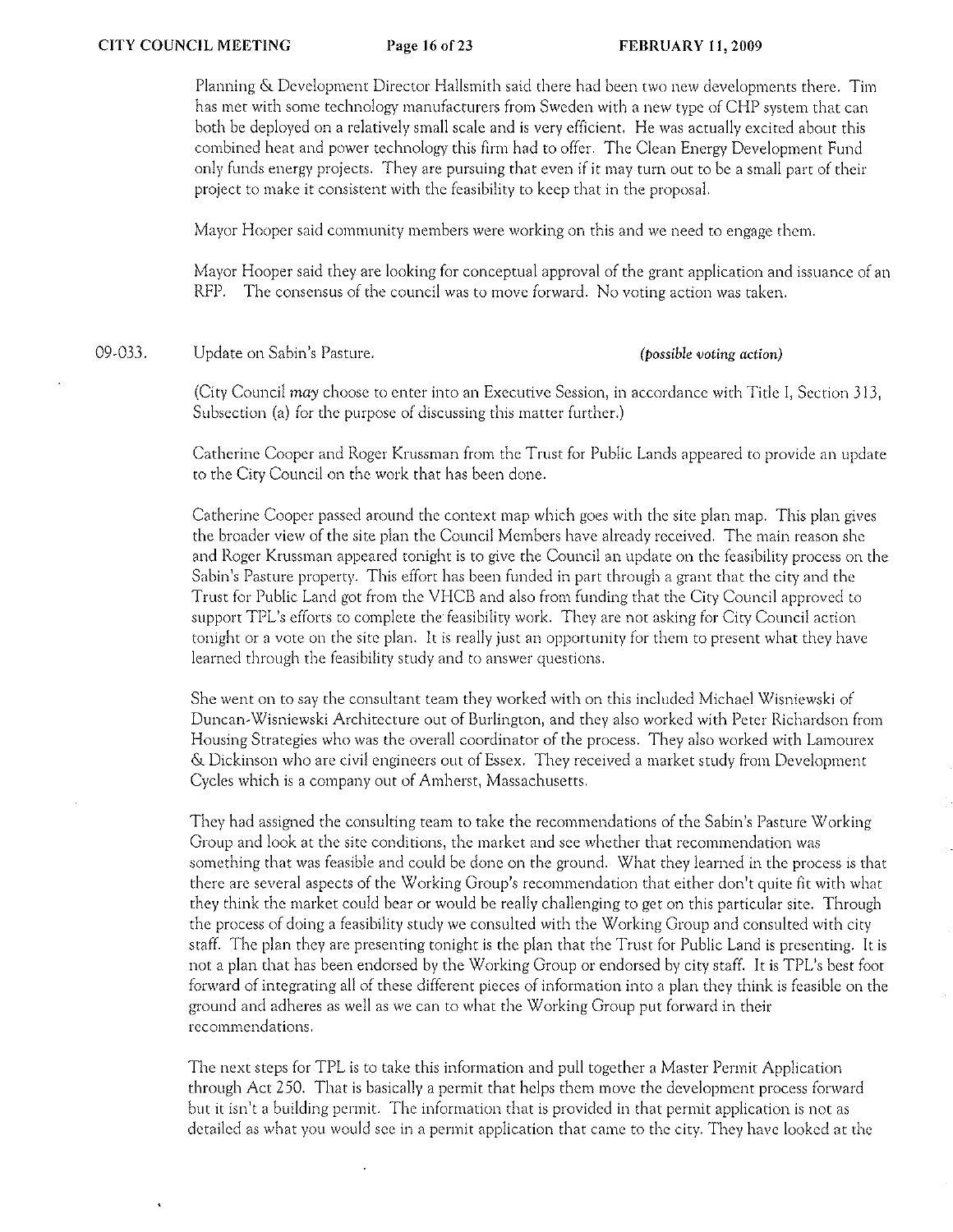## CITY COUNCIL MEETING Page 17 of23 FEBRUARY 11,2009

buildings to some degree to make sure they arc big enough to fit 36 units proposed) but they are not fully designed. The footprints of the buildings and exactly how they are going to lie on the ground hasn't been engineered yet, and that is intentional. What they would be looking for with Act 250 approval is just the approval of the overall feasibility and overall density within the area they are proposing and not the building permit. It is essentially Step 1 in many steps along the permitting process.

As part of the Act 250 process there will be official opportunities for public input. TPL will host a public hearing to seek public input on the permitting process in early March. There will be a lot of opportunities for input and modification along the way.

Ms. Cooper referred to the context map and said the Master Plan basically proposes a dense neighborhood that is on 20 acres of the property. The idea here is that it really does emulate the density in the adjacent neighborhoods so it fits in with the development that is already in the neighborhood. The development would be on about 20 acres and the remaining 80 acres would be a public park. The development area they are proposing here lies substantially within the areas that the Working Group recommended. There are a couple of spots where the development does move outside of the line the Working Group defined, but it is pretty close. There are pedestrian connections through the neighborhood to the park, and along the street there arc sidewalks everywhere. There is a spot up on the top that shows a future connection for a parking area in the future park so there would be integration between the neighborhood and the park.

The total number of units on the plan is 145 and a mix of zero lot line single family, which basically just means a single family house that is connected by a garage with separate entrances and separate backyards. There arc also some duplex units and multi-family units. The way it is laid out on the plan is that the single family units are up at the top and the zero lot line single family duplexes arc basically in the middle, and the multi-family units are along the Barre Street corridor. Some of the multi-family units also have some commercial space proposed, so it's a combination use.

Another important element of the plan is that it includes the bike path that has always been a part of the plan for the property. The bike path shown is on the alignment for the Central Vermont Bike Path. They have managed to integrate that alignment into this plan so they are not proposing moving the bike path off what has already been engineered. That bike path is located approximately 30 feet back from Barre Street. The plan proposes a sidewalk right along Barre Street, a grass strip, the bike path, and then some buildings right behind the bike path with some pedestrian connections as well that run perpendicular so there would be a way to get from the sidewalk to the buildings by crossing the bike path.

The parking, which they thought would be a big challenge on this property, actually has turned out to be manageable. There is some underground parking under the multi-family units, and some on-street parking and each of the units has its own parking as well. The plan has 357 parking units, and it meets the parking requirements under the City's zoning.

One of the constraints on the site is definitely the slopes. All of the roads outlined on the plan, most of them arc right up against the 10% slope limit. You can have a road that is 13%, but it is subject to ORB approval. That is one area where the steepness of the terrain is a bigger challenge. What the plan is actually proposing is just one entrance off of Barre Street. That level of detail is something that would be decided at the local permitting process, not at the Act 250 Master Permit level. They have been struggling with this and talking with city staff and trying to make this the most feasible plan and make it fit the best they can with the local regulations.

She said she wanted to highlight just a few areas where this plan diverges from the Working Group's recommendation because they want to be clear about the compromises they have decided to make in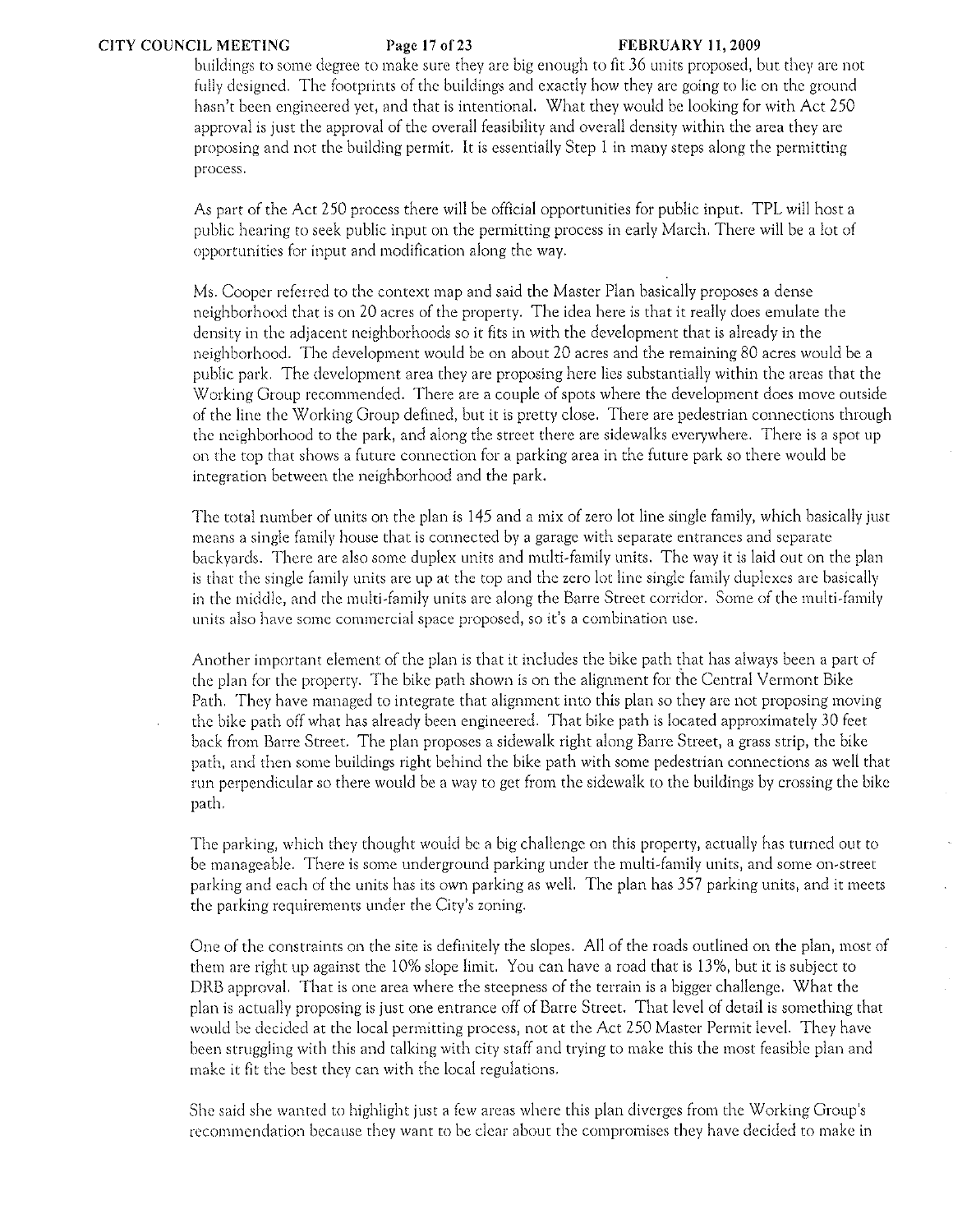order to pull the plan together and present the plan to City Council. The first and most obvious place where this plan diverges from the Working Group's plan is the physical number of units. We arc talking about 145 units here and the Working Group's recommendation was that there would be between 175 and 225 units on the property. The Working Ciroup's recommendation was that if possible all those units should be on Parcel A, which is the lower part of the pasture, and then if that density range couldn't be accommodated in A then go up into Parcel B. They came up with a different number and there are a couple of reasons for that. The first reason is from the market study information they received back from Development Cycles. The study indicated that the market could absorb between 114 and 146 units for this site by 2015. Based on that information they didn't want to present a development that they had a professional opinion indicating that it wouldn't be supported by the market.. This number of units is a number their studies indicate is a number that would be supported by the market within that window. It would certainly be a phased in·project.

The other reason supporting that conclusion was that when the architeets and engineers looked at the site and we asked them if they could put 225 units on these defined areas of the property they said it was possible to get 200 units within Areas A and B, but it would require significant site work. That would mean it would be an expensive development, but it would also mean that the resulting development would have very steep slopes and lots of fill that eould be very expensive for the city to maintain long term. You would be looking at a more expensive development that might make it less likely that it could be an affordable development, which is one of the goals, and, secondly, it could be something that would be creating a maintenance burden for the city. They took those two pieces from the site side and market side and came up with this plan which is a little bit more respectful of the topography of the site to try to reduce the amount of site work that would be needed. There is certainly going to be site work needed in order to get any development on the property, but this mitigates that somewhat and is more in line with the market information.

'fhc second area where this diverges a little bit from the Working Group)s recommendation is about the bike path. The Working Group's recommendation was that the bike path should be integrated in the neighborhood, and one of the reasons for that was to maximize the density along Barre Street because that is the place where you might have the multi.family and mixed use buildings. They have elected to leave the bike path where it has already been engineered. They managed to do it in a way that they think they can still maintain the multi~family buildings close to Barre Street and maintain a fairly active streetscape,

There are a few other recommendations of the Working Group that are not things that the Master Permit application is going to address, but they did receive some information in the feasibility study that touches on those other recommendations. One is the recornmendation from the Working Group about how the development would proceed on the property. Their market study recommended that restriction would really dramatically decrease the marketability of this project. At this point the Trust for Public Land is not intending to keep that restriction when they are talking with developers to help work on this project. That is not to say that the developer might elect to develop Area A first and Area B later; they don't know. Their goal is to try to find someone who can help develop the property, and since they have found that one of the recommendations is that this restriction could be a serious impediment so at this point they are just seeking to find a developer who can achieve A and Band develop it in whatever order they think would most make sense from the market's perspective.

Another piece their Master Permit application will not address is affordable housing, but they think that anything on the plan can be affordable. The affordable housing component is still important to them and will certainly be part of the conversation they have with developers in moving forward and part of the reconfiguration of the plan to make it less costly to develop. Part of the whole thinking behind that is to make sure they have a better chance to achieving affordable housing for the property.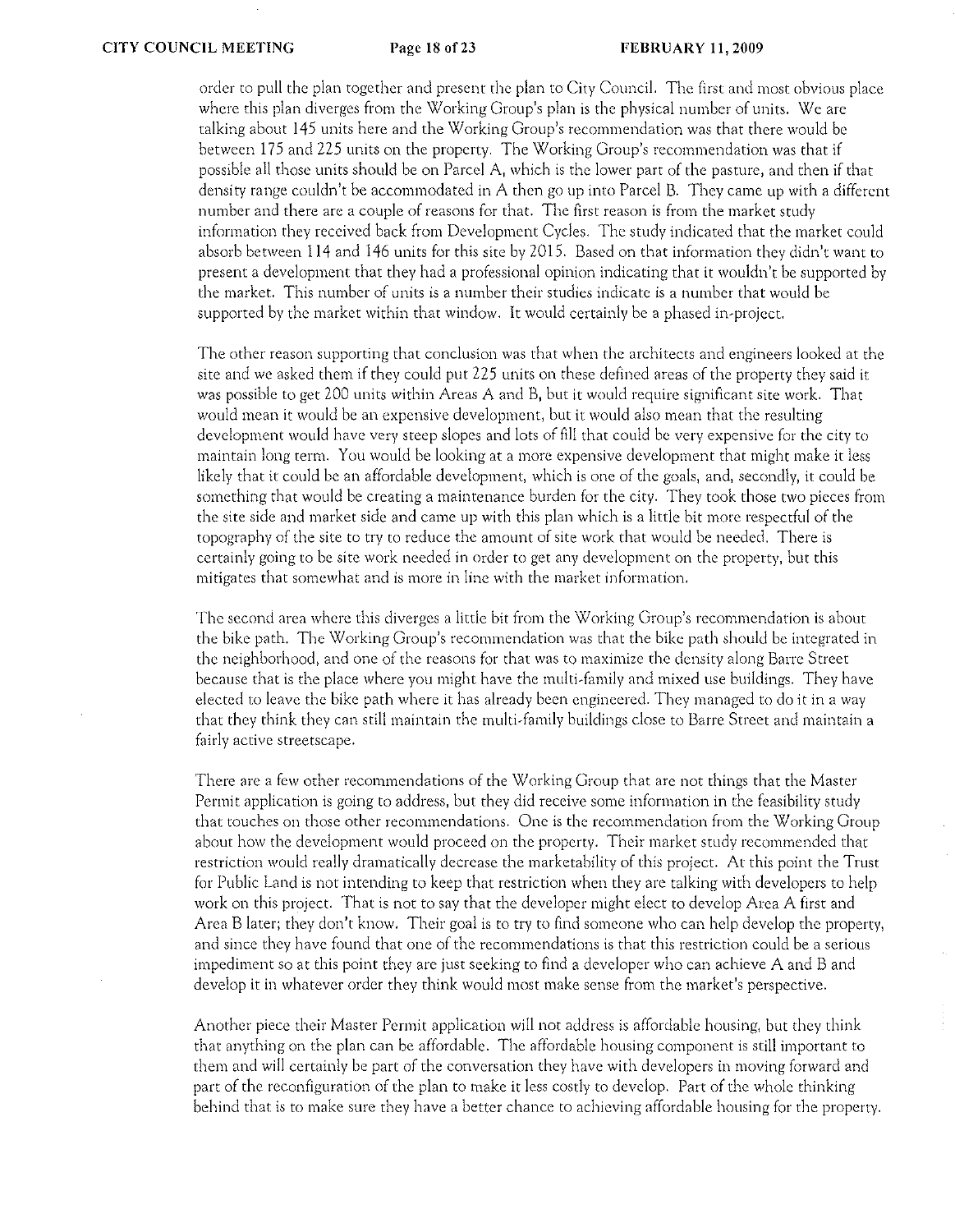Council Member Sheridan asked why they didn't consider another floor on the multi-family buildings.

Ms. Cooper said there are three stories right now.

Council Member Sheridan said one was only two floors. Why were two and three picked as opposed to four stories, especially seeing how apartments seem to go quicker than houses? The apartments on Barre Street all went immediately. They are having problem moving the condominiums, but the apartments were gone immediately. It wouldn't change the footprint. They would have to create a little more room for parking, but he would suggest looking at four stories. You would be able to add 36 to 38 more units, which would put you at the 175 range.

Mr. Krussman told Council Member Sheridan that they had looked at that and his recollection of the conversation was that it had a lot to do with the site lines of the houses where the slope increased. If you get into four stories, that line of houses behind those buildings was basically looking at the back of a building as opposed to over the top of them. There was some concern about the housing behind the buildings basically looking at the back of a building as opposed to having a more open view.

Mayor Hooper said it isn't just how to get more units but the market study says there isn't a market for rnorc units.

Council Member Sheridan said he didn't believe that about apartments.

Mr. Krussman told Council Member Sheridan that his understanding was that it was the rental component and it is the ownership component that is taking a longer time.

Council Member Sheridan asked if these were going to be rental units.

Mr. Krussman said that hasn't been determined. They could be condominiums on the top floor for sale. That detail hasn't been deciphered yet.

Council Member Sheridan spoke about the slopes and asked why didn't they have the houses swing up around the Corner.

Ms. Cooper replied that was because of the power line right-of-way. That was another constraint. The road that goes into Parcel B goes right along the right-of-way and crossing it is not possible. Certainly, having houses there isn't possible.

Council Member Golonka said he would like a copy of the market study.

Ms. Cooper said it has been provided to city staff and she would get him a copy.

Council Member Hooper asked if the city had the other studies as well.

Mr. Krussman replied that the city staff has all of the drafts and studies that TPL has done.

Ms. Cooper said the traffic study is still being updated.

Council Member Golonka said with the economy the way it is the timeline looks rather stretched out for any of the development on this property. What docs that mean in regards to the negotiations with the Zorzi family? Arc you constrained to get this done quicker or later? What are the implications of that?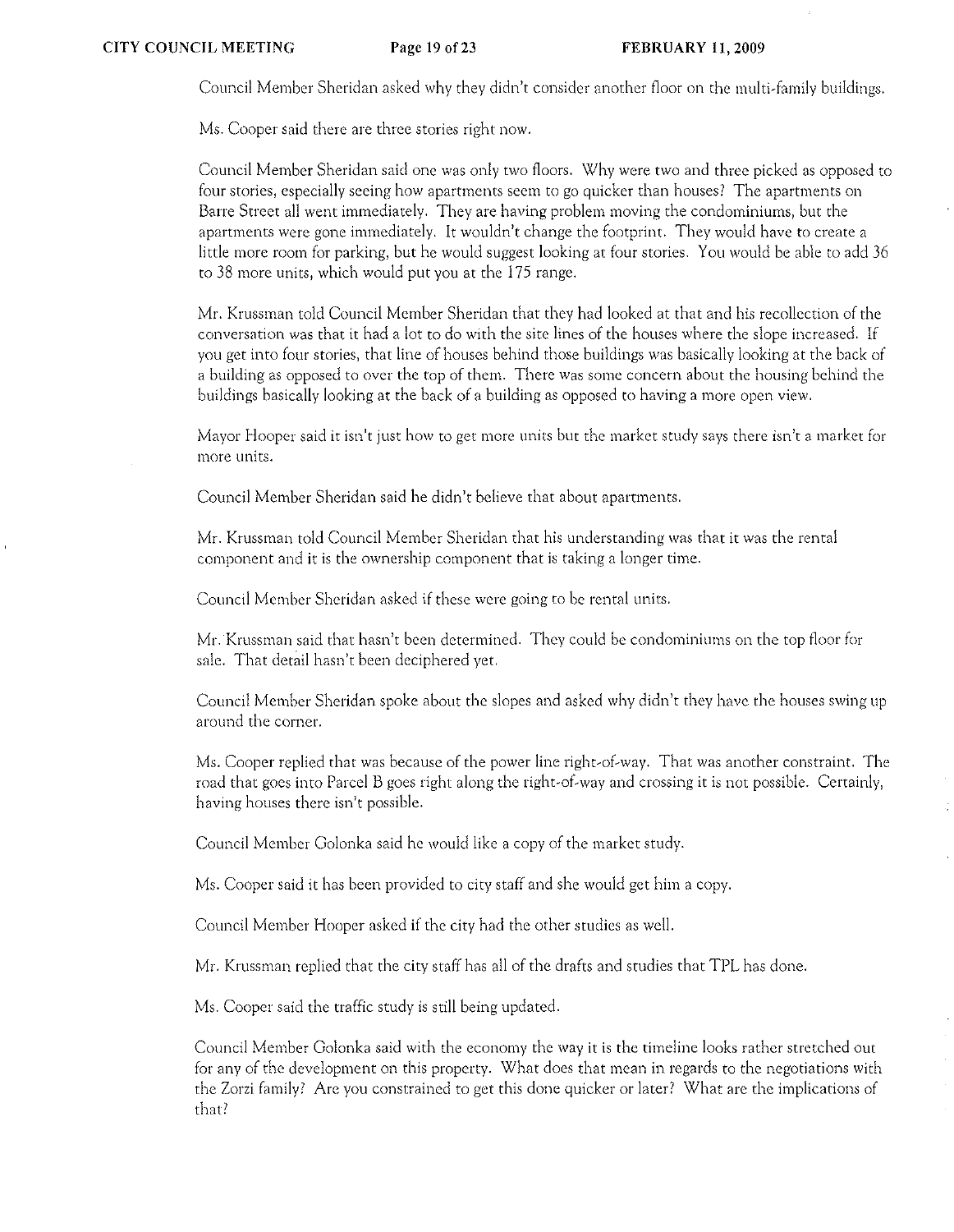Mr. Krussman said that is what they would like to talk to the Council about in Executive Session. It is a contractual matter. Yes, it has direct impacts on the way the Trust for Public Land would move forward with their conversations and contractual obligations with the owners.

Assistant City Manager Hill said it appears that the two front multi-family buildings do overlap into the railroad right-of-way. Have they talked with the Railroad Division about that? Do those buildings have to be moved back, and if so will it change the number of units?

Mr. Krussman said they made a clear decision to include the buildings in the right-of-way but not have them impact the bike path. They realized in doing so there is still an open question about whether you can actually build in the right-of-way or not, but that is something they would love to continue to explore with the city and with the state about how they can do that. He thinks the short answer is that **it has a pretty significant impact on the number of units if they can't do that.** 

Ms. Cooper said thc buildings certainly could be moved back out of the right-of-way corridor. If you do move them back, is it still feasible to have the same kinds of buildings that are here now because they are just going to be that much further back from the road.

Mayor Hooper said it is deeply disappointing to move the buildings back away from the road because they are losing the street wall they were trying to replicate of continuing on Barre Street with the same mapping and sense of place that was there. It is really frustrating this is an issue and it would be nice to . determine that they can in fact build a lot closer to the road and in the railroad right-of-way.

**City Manager Fraser said the preliminary indications they have received says they cannot use the railroad** right~of~way.

Mayor Hooper said it is a really interesting issue that they are preserving a right-of-way for a railroad that doesn't run. Think about the likelihood of any railroad ever going there, and the city might be **interested in having some different authority say the answer should be yes.** 

Assistant City Manager Hill said when they were going through the Act 250 process for the bike path they had to indicate they would avoid the railroad. They had always assumed that because the bike path was going to act as a sidewalk from the corner of Granite Street as it goes out through and front of the Ibey property there was mentioned there would be the bike path and a grassy area and a sidewalk in front of this development. It would seem to be an extra cost to build a sidewalk there if there was a bike path running parallel.

Mr. Krussman said they mentioned sidewalks perpendicular to the bike path.

Ms. Cooper said on the plan there is a sidewalk that goes along Barre Street in the normal location of the sidewalk and the bike path further back. Their thinking in doing that was there might be a benefit to having the pedestrian traffic in a different place than the bike path traffic. Also, if there is on-street parking you might want to have a sidewalk there as well. One of the reasons they are showing the two entrances to the development is that as many of them are aware the subdivision regulations recommend that for developments with more than 20 units they have two access points.

Mr. Krussman said they fully expect through the Act 250 process the right-of-way issue will obviously be something they will look at.

Mayor Hooper asked if there were any questions about the concept or how the Trust for Public Land is proceeding on the time frame for Act 250.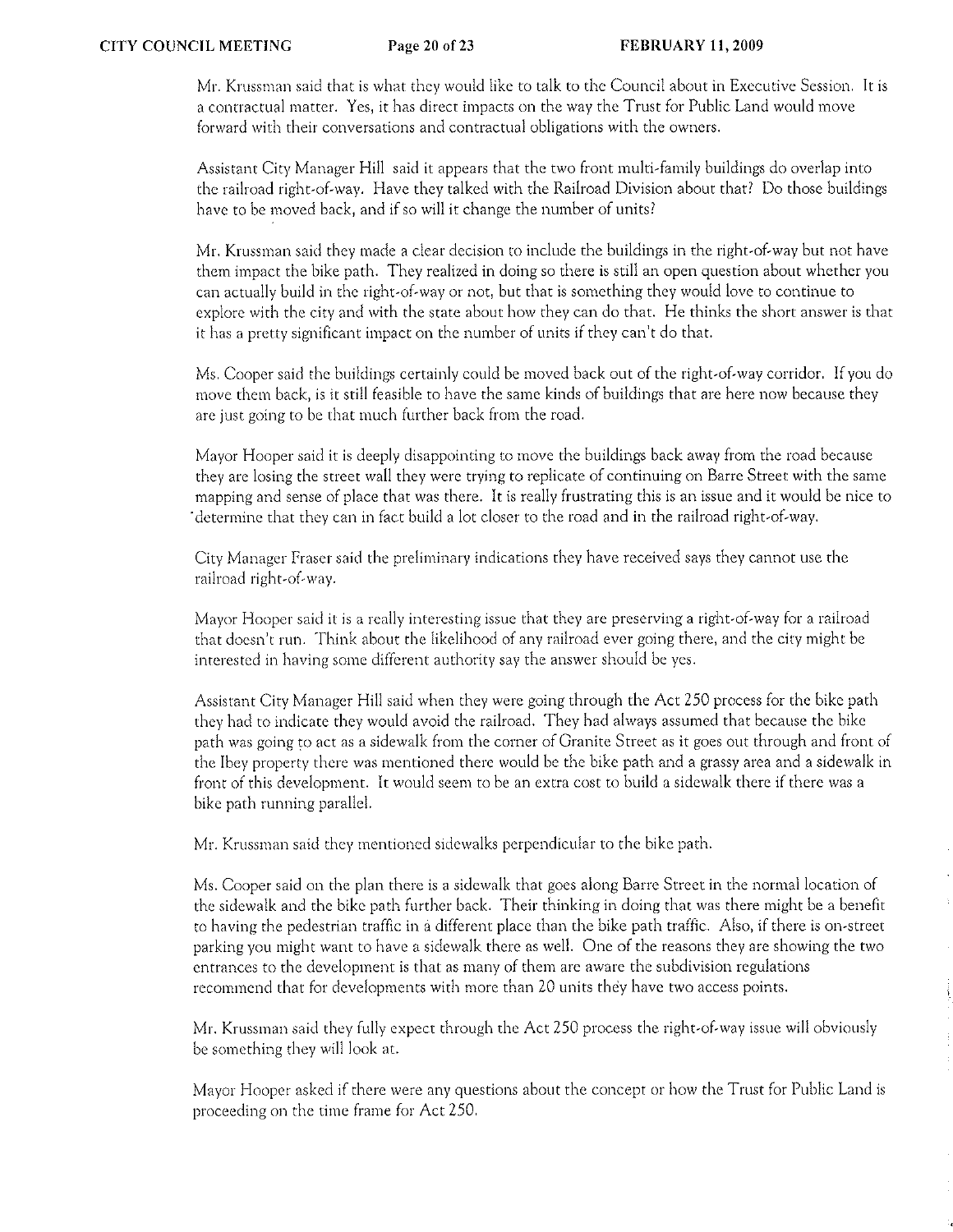Ms. Cooper said their plan right now is they would have an application to submit around March I".

Mayor Hooper said she would entertain a motion to go into Executive Session to discuss contractual items.

Council Member Hooper moved to go into executive session. The motion died for lack of a second.

City Manager Fraser asked if they wanted to include the Planning staff and suggest they finish the remaining agenda items before going into executive session.

#### 09-034. Report by City Council.

Council Member Hooper reported that the Revenue/Expense Committee met again. Mr. Twombly came in with the best idea they have heard yet, which is to add more land to the City of Montpelier.

Council Member Jarvis said they had been meeting and have more meetings with other entities and organizations. One of the things that came up in her mind because of the highway rnilcage certification is exploring the idea of either reclassifying or discontinuing several roads in Montpelier.

City Manager Fraser said they are planning that as an agenda item for the next meeting because they had talked about doing that in February. They will try to put together an inventory of the roads that either are dirt, connect to dirt roads or that only serve one home, etc. He spoke to Todd today and asked if he could identify any major repairs or costs we saw coming up on these roads and a sense of what we are doing to maintain them.

Council Member Jarvis said she has been asked about the snow removal on College Street and why that was happening even though the streets are already pretty wide and no more snow predicted. Why are we spending time and money to do that? Todd Law replied it was a drainage and storm water issue, and if we get it while it is snow rather than waiting until it melts it is much better for everyone.

Council Member Sherman reported there arc numerous enVision Montpelier meetings. She asked if on Thursday, February  $12^{th}$ , if the City was ringing bells at  $2:12$  P.M. honoring the 200<sup>th</sup> anniversary of the birth of Abraham Lincoln. There was a call for church bells to ring at 2:12 for 10 minutes.

Council Member Sheridan said he has been receiving questions from people asking if we arc going to freeze salaries. There are contracts that have already been approved, but the Council is going to talk about opening them up. There are a number of people out there who have had their salaries frozen for awhile who are wondering if the city is going to look into this. If there was ever a year we had to return the same Council members it couldn't be a better year than next year, which is going to be an extremely tough year. Going with the same Council who know each other is great that we can hit the ground running on what looks to be a tough year on a lot of issues.

Council Member Weiss said he is still the "Rookie" on the Council. On February 19'" from 5:00 to 6:30 P.M. the Central Vermont Chamber of Commerce is holding a meeting and inviting the representatives of the four areas of Barre, Barre Town) Berlin and Montpelier. It would be great if sorne of us could attend. It would also be great if at some point we could agree to become an active member of the Central Vermont Chamber of Commerce and perhaps have an influence over some of their actions. On May 3<sup>rd</sup> through the 9<sup>th</sup> is Drinking Water Week in Vermont and Montpelier has one of the best facilities in the state. If we decide to participate he would volunteer to help.

City Manager Fraser said the city actually docs participate and often give lots of tours of our facility.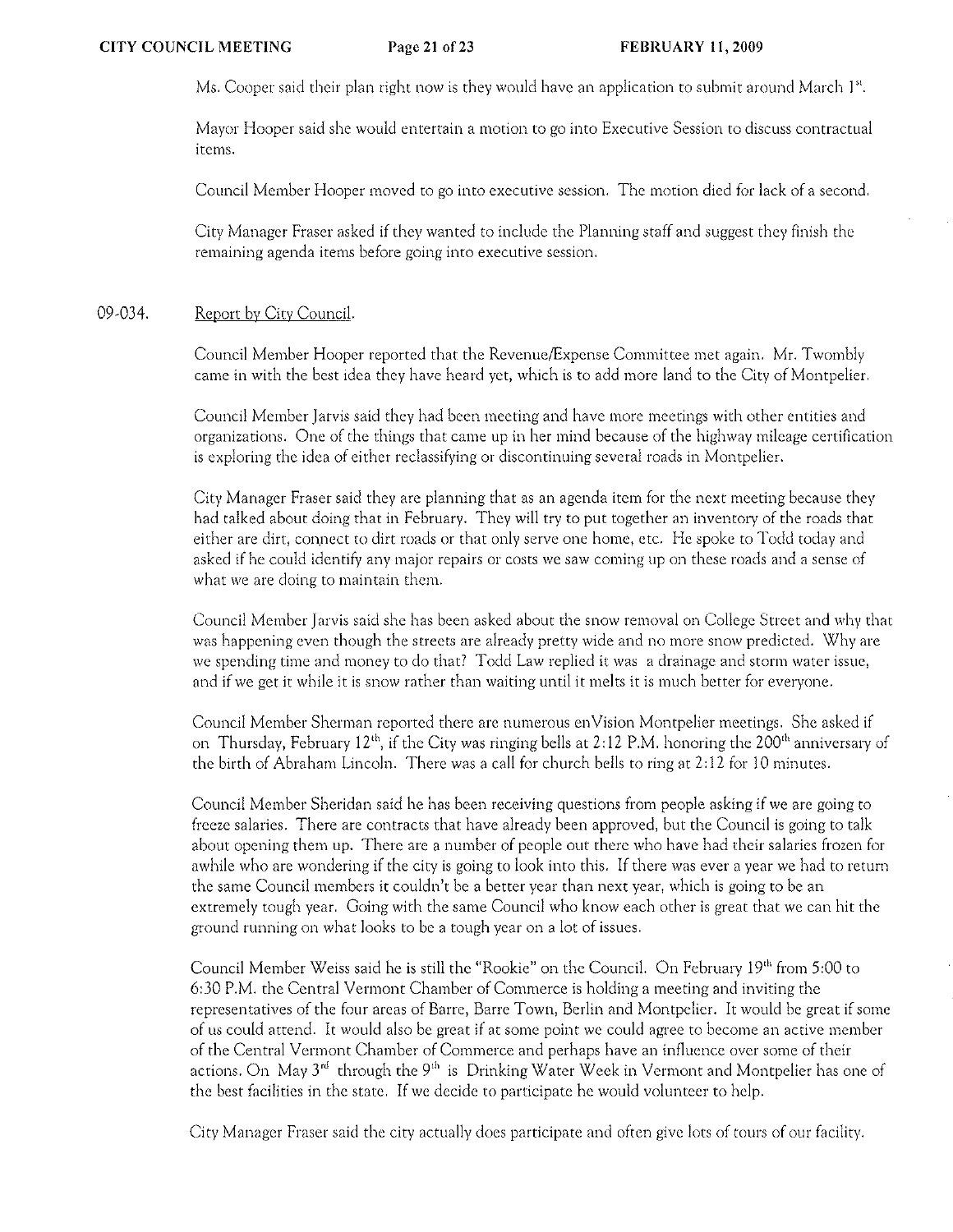## 09-035. **Mayor's Report:**

Mayor Hooper reported that many people said the Legislative Reception was a great time and they enjoyed it. Many of the same people have also gone out of their way to complement our Public Works Department on the quality of the roads and sidewalk clearings.

She went on to say that Council Member Weiss asked that she do legislative updates periodically. Her legislative committee has been working almost exclusively on the Sex Offender Legislation. She has done due diligence in asking about the impact on local communiries and if they are not going to be supervising other offenders because they are spending more time supervising the high risk offenders what does it mean to our communities. PILOT money is in and is down a little bit over what it was last year. The community of Essex Junction is proposing to institute a local options tax which would significantly increase the pot. Hopefully, the city can see at least level funding from PILOT.

On Monday night her neighborhood association had a meeting and Warren Kitzmiller and she talked about their experiences. Bethany Pombar who is the leader asked the group what they would like to **know from their City Council representatives. There is a real desire for more information about what is going on within city government. The question came up about the clearing of the pedestrian bridge at**  the Lane Shops.

City Manager Fraser said that is one of the bridges they actually have in the budget for repair. It **requires hand clearing.** 

Mayor Hooper said people have repeatedly said how important that is. The community of folks who live there are walkers and many don't drive. It was interesting hearing all of the complements from **people who don)t live in town, and at this meeting there was a lot of cornmcntary about why aren't: the sidewalks ciearcd a iot better, Some of the frustration was around Main Street Middle Schooi and the safety concerns about visibility in the crosswalks.** 

Mayor Hooper said she wanted Council Members to think about goals and objectives setting. The **Council has talked about wanting to have annual meetings with the other committees within city**  government, and maybe that is something they could think about doing in March so we learn from **them what their interests and needs are.** 

Mayor Hooper told Jim that his comment about the salaries he should recall at the end of our budget discussion she at least asked that Bill begin the process of working with the city's employees on opening up the benefit package question. She is very hopeful that will be engaged.

City Manager Fraser said that is exactly what Sarah was talking about. Jim is correct that two-thirds of our employees are under contract so it makes it a dicey situation about how you handle people who aren't under contract. They have had success in years past, both in the pension conversion and health **insurance savings, by creating working groups, so his challenge is going to basically call everyone**  together and say we can't have the divide and conquer things related to personnel costs. He has already talked to the attorneys for the unions to let them know this was coming. The city can't unilaterally reopen the contracts because it is against the law. We have to give them a reason to do it, **and it has to be done in a way that is constructive, meaningful and productive.** 

Mayor Hooper said the last thing she wanted to mention is that next Wednesday, February 18<sup>th</sup> at 7:00 P.M. at the Library there is a film event hosted by the Montpelier Historical Society which is entitled "Stories of Montpelier." It is Senator Bill Doyle's Vermont history and government class who has done a video collection of images and stories from Montpelier. Senator Doyle would love to have folks attend that.